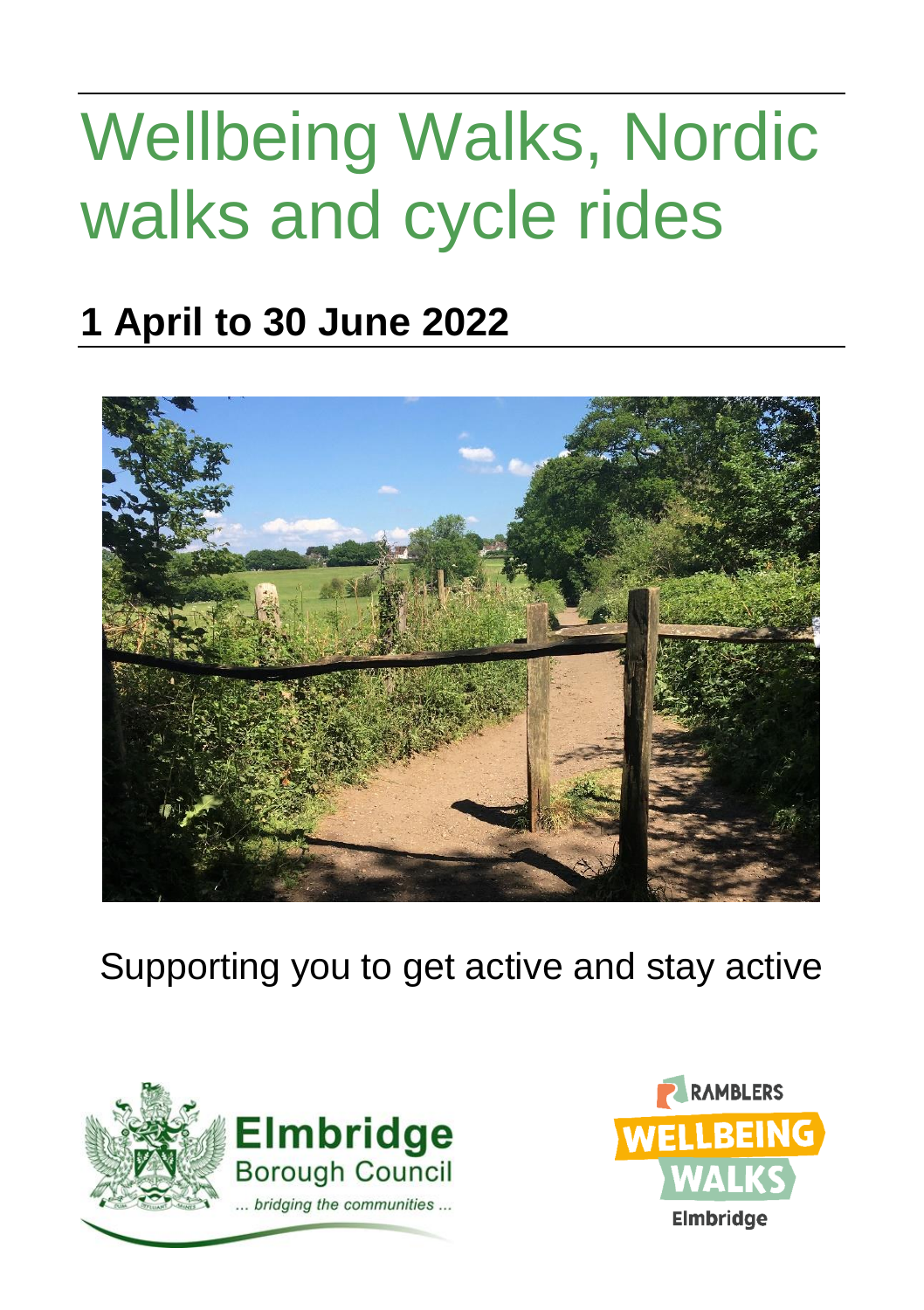### **Wellbeing Walks Elmbridge and Nordic walks**

Our friendly walks welcome anyone who would like to walk in a group to get active, benefit their mental wellbeing and explore the local area. All walks are free and operate on a 'just turn up' basis (unless specified on the programme). They are led by trained and experienced volunteers.

Previously known as Elmbridge Healthy Walks, our programme has run since 2003. Many local people have walked with us regularly over the years, but we are always happy to welcome new walkers. Many of our walks have a visit to a café mid-way or at the end, so they are great for socialising with other local people and making new friends.

#### **The pace of our walks are rated as either;**

**Slow:** a gentle, relaxed pace suitable for beginners and those who need a slower speed. Extra rest stops will be added if needed.

**Moderate:** for regular walkers who are reasonably fit and can maintain a steady pace (2.25-2.5mph) for the duration of the walk

#### **Walker's responsibility**

- Please ensure you arrive in good time as all walks will leave at the advertised time.
- If you are new to our walks, start with a walk that is suitable for your walking ability (call the Health Team for advice). Please arrive 10 minutes before the start and let the leader know. You will be asked to fill out a new walker registration form on your first walk.
- Keep in mind our leaders are volunteers. Be respectful, listen carefully to any instructions they give and let them lead!
- If you wish to leave the walk, let the walk leader know first.
- Your leader will direct the group during the walk; however, you are responsible for your own safety.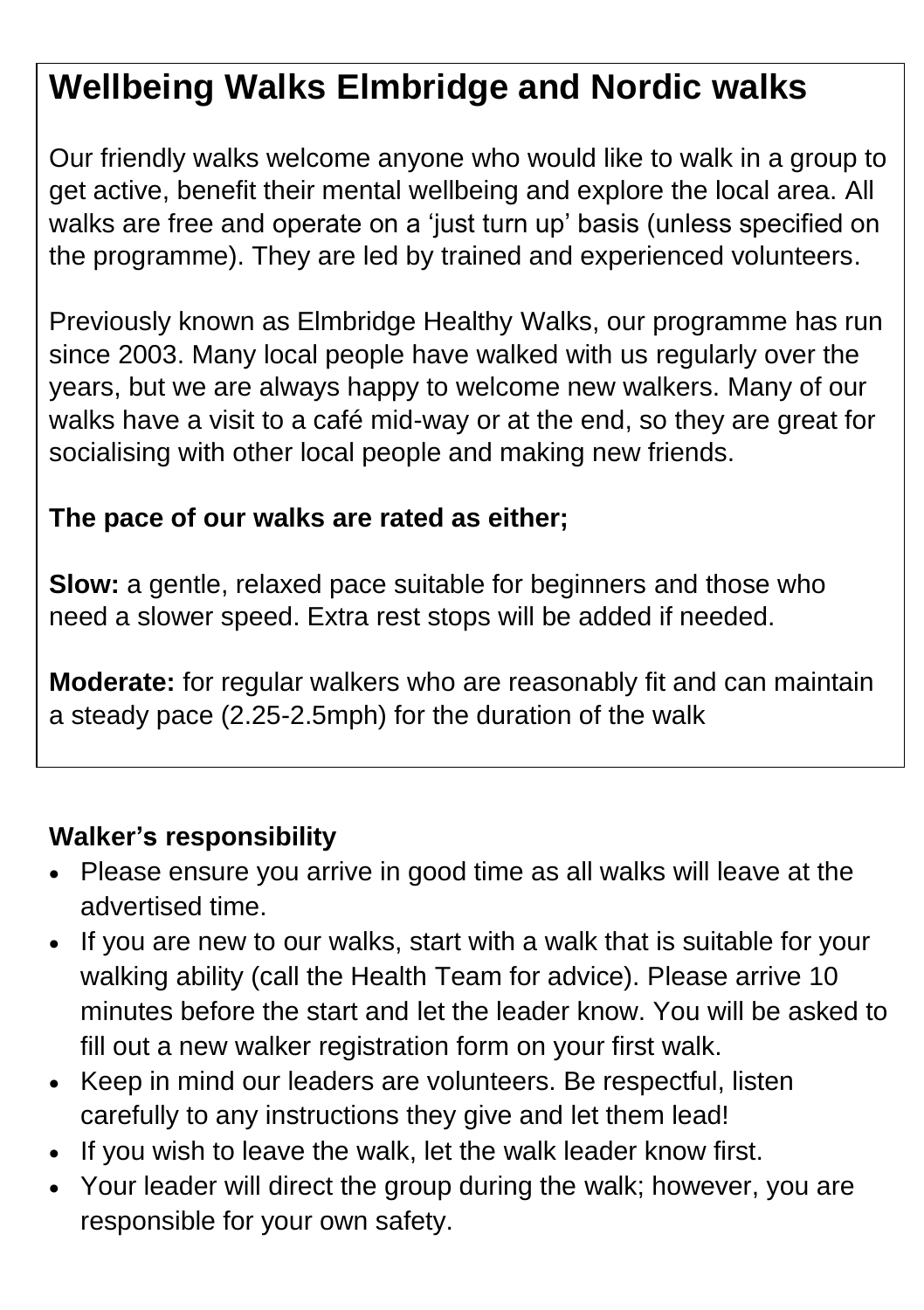#### **What should I bring on a walk?**

- Wear appropriate footwear and clothing for the weather.
- Bring water with you and money for café visits (where applicable)
- If attending a Nordic Walk you will need to bring your own poles, though you are welcome to walk without. Nordic walks include a warm-up pre-walk and a cool down stretch post walk.
- If the walk description has a £ symbol it means money is needed for parking or a ferry ride. All other car parks or local street parking we use should be free, though do double check signage on the day.
- At the start of the walk you will be asked to sign the walk register

#### **Questions?**

Our walks are affiliated to Ramblers Wellbeing Walks. If you require any further information on the programme, please contact the Sport and Health team. We are here to help. **Email [health@elmbridge.gov.uk](mailto:health@elmbridge.gov.uk) or telephone 01372 474574**

You can find details of all Wellbeing Walks across the UK on the Ramblers new website: **[www.ramblers.org.uk/wellbeing-walks](http://www.ramblers.org.uk/wellbeing-walks)** Use a postcode or town name in the search to find one near you.

#### **Walk programme key**

| <b>WC</b>      | Toilets at meeting point                            |
|----------------|-----------------------------------------------------|
| <b>RA</b>      | Optional refreshments after the walk                |
| <b>RE</b>      | Refreshments stop en-route usually 30 minutes       |
|                | (included in timings)                               |
| £              | There is a cost for parking or ferry ride           |
| Dogs on        | Well behaved dogs on leads welcome (only where      |
| lead           | specified next to the walk details)                 |
| welcome        |                                                     |
| <b>Booking</b> | To book a space on our Painshill Park walks please  |
| required       | email: health@elmbridge.gov.uk with your request.   |
|                | Booking closes 24 hours before the walk start time. |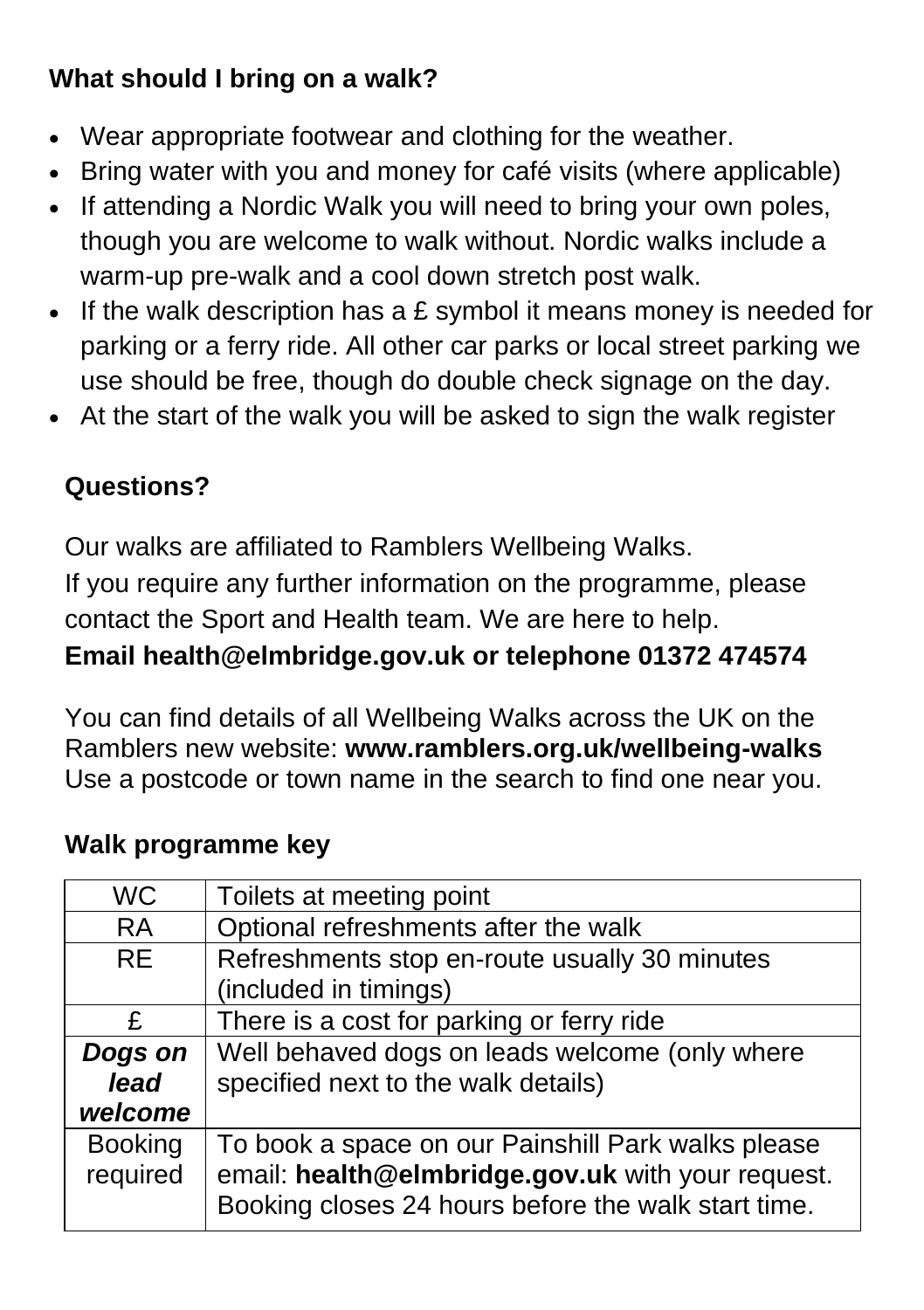#### **Regular weekly and monthly walks**

These walks take place either weekly or monthly from the same starting point, at the same time unless otherwise specified. Routes and leaders may vary.

| <b>Time</b>                                                          | <b>Route</b>                                                                                                                                                                           | Pace /<br>gradient                                   |
|----------------------------------------------------------------------|----------------------------------------------------------------------------------------------------------------------------------------------------------------------------------------|------------------------------------------------------|
| Last Monday<br>of the month<br>10.30-12.00                           | 'Lucky Dip' Country walk<br>WC RA<br>Claygate Centre for the Community car<br>park, Elm Road, Claygate KT10 0EH                                                                        | Moderate<br>slopes                                   |
| $\overline{1^{st}}$ Tuesday<br>of the month<br>$10.30 -$<br>11.00/15 | WC RA<br><b>A Cobham stroll</b><br>Cobham Centre for the Community,<br>Oakdene Road, Cobham, KT11 2LY<br>(walkers can use the centre car park)                                         | Gentle,<br>slow, flat                                |
| Weekly, every<br>Tuesday<br>10.30-11.30                              | <b>Molesey Circular Walk</b><br>WC RA<br>Meet in council car park by St. Mary's<br>Road/Bell Road exit, Walton Road, East<br>Molesey, KT8 0DP                                          | Slow, flat                                           |
| Weekly, every<br>Wednesday<br>$10.30 -$<br>11.00/15                  | <b>Around Walton-on-Thames</b><br>WC RA<br>Walton Community Centre, Manor Road,<br>Walton on Thames, KT12 2PB<br>(Walkers can use the centre car park or<br>use Manor Road car park £) | Gentle,<br>flat, small<br>slope on<br>some<br>routes |
| 1 <sup>st</sup> Wednesday<br>of the month<br>10.30-12.00             | Around Claygate countryside WC RA<br>Claygate Centre for the Community, Elm<br>Road, Claygate, KT10 0EH                                                                                | Slow,<br>slopes                                      |
| 4 <sup>th</sup> Wednesday<br>of the month<br>10.30-12.00             | 'Woods and Commons'<br>Sandy Lane car park, Sandy Lane,<br>Oxshott (one nearest A244)                                                                                                  | Moderate<br>slopes                                   |
| Last Thursday<br>of the month<br>10.30-11.00/15                      | <b>Riverside park from Hersham Centre</b><br>for the Community<br>WC RA<br>7 Queens Road, Hersham, KT12 5LU                                                                            | Slow, flat                                           |
| Weekly, every<br>Friday<br>10.30-11.15                               | Thames Path to Molesey Lock WC RA<br>The Miss Polly Café, at Molesey Cricket<br>Club, Graburn Way, KT8 9AL                                                                             | Gentle,<br>slow, flat                                |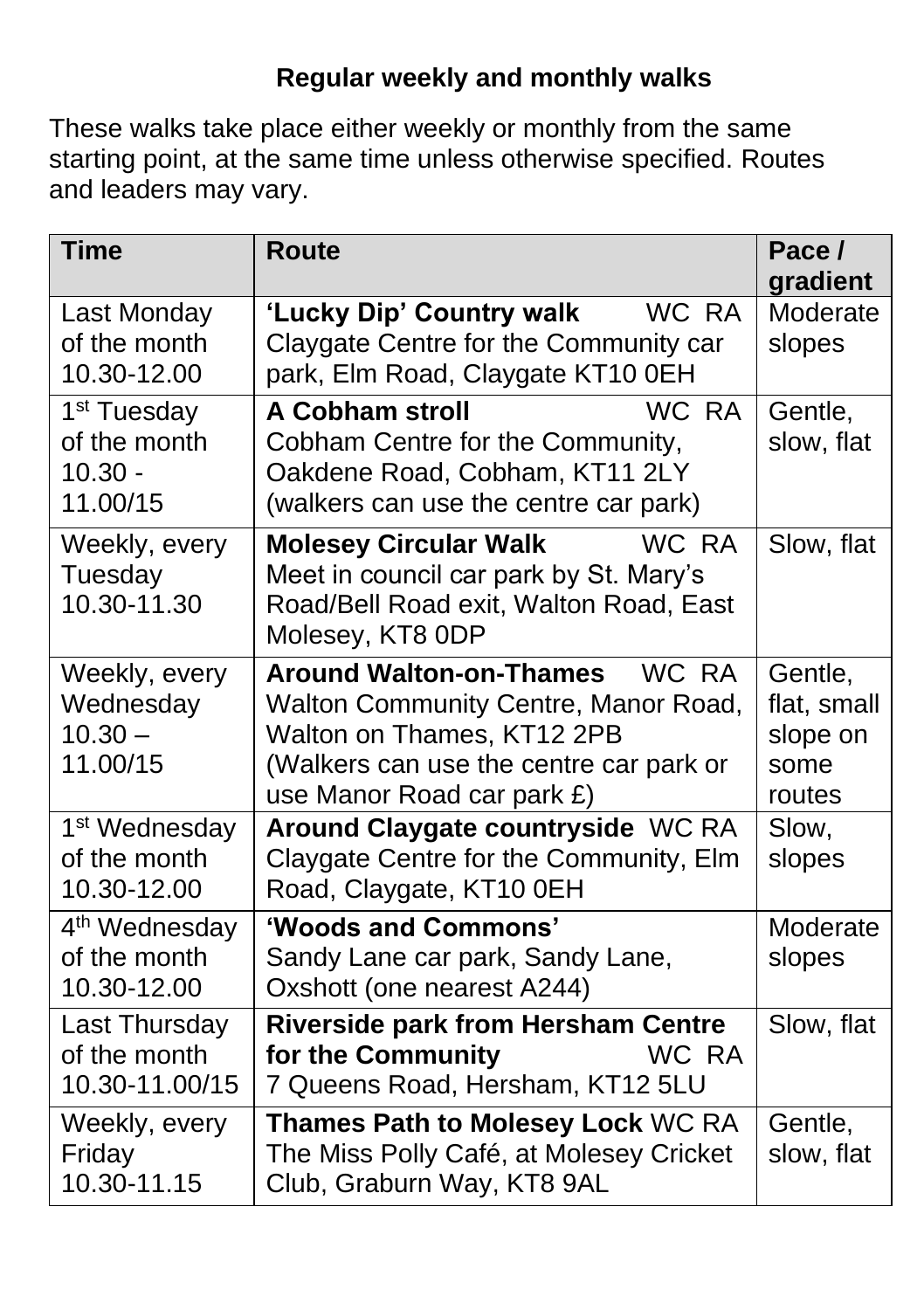**April**

| Date /               | <b>Route</b>                                                                   | Pace,           |
|----------------------|--------------------------------------------------------------------------------|-----------------|
| <b>Time</b><br>Fri 1 |                                                                                | <b>Gradient</b> |
|                      | Thames Path to Molesey Lock - regular walk                                     | Slow, flat      |
| 10.30                | (info on page 4) Leader: Keith<br><b>RA</b>                                    |                 |
| Fri 1                | <b>Clearmount and Wisley Common</b>                                            | Moderate        |
| $10.30 -$            | Far end of Redhill Road (dead end by A3),                                      | slopes          |
| 12.00                | Cobham, KT11 1EQ (close 0.5miles away)                                         |                 |
|                      | Leaders: Andrew, David G                                                       |                 |
| Mon 4                | <b>A Walk from Lakewood</b>                                                    | Moderate        |
| $10.30 -$            | Lakewood car park, Portsmouth Road,                                            | slopes          |
| 12.00                | Cobham, KT11 1BG                                                               |                 |
|                      | <b>Leaders: David G, Andrew</b>                                                |                 |
| Mon 4                | Heron and Leg O'Mutton ponds<br><b>RA</b>                                      | Slow, flat      |
| $14.00 -$            | Diana Fountain car park, Bushy Park, KT8                                       |                 |
| 15.00                | 9DD (access via Lion Gate). Meet by kiosk                                      |                 |
|                      | Leaders: Karen, Christine                                                      |                 |
| Tue 5                | A Cobham stroll - regular walk (info on page 4)                                | Slow, flat      |
| 10.30                | Leader: Janet C                                                                |                 |
| Tue 5                | Molesey Circular Walk - regular walk                                           | Slow, flat      |
| 10.30                | Leaders: Val, Dave F<br>info on page 4                                         |                 |
| Wed 6                | Around Walton-on-Thames - regular walk                                         | Slow, flat      |
| 10.30<br>Wed 6       | Leader: Alison<br>info on page 4<br>Around Claygate countryside - regular walk |                 |
| 10.30                | Leaders: Jean, Andrew<br>info on page 4                                        | Slow,<br>slopes |
| Wed 6                | 'To the Pheasantry for coffee'<br>WC RE                                        | Slow to         |
| $10.30 -$            | Sadlers Ride car park, East Molesey                                            | moderate        |
| 12.50                | KT8 1TW. Meet at rear of left-hand car park                                    |                 |
|                      | Leader: Keith                                                                  |                 |
| Thu <sub>7</sub>     | <b>Hinchley Wood and Telegraph Hill</b><br><b>RA</b>                           | Moderate        |
| $10.30 -$            | Meet outside Budgens, 10 Manor Road North,                                     | slopes          |
| 11.45                | Hinchley Wood, KT10 9SH (near Esher bound                                      |                 |
|                      | K3 bus stop). Free street parking nearby.                                      |                 |
|                      | Leaders: Janet C                                                               |                 |
| Fri 8                | Thames Path to Molesey Lock -regular walk                                      | Slow, flat      |
| 10.30                | Leader: Christine<br>info on page 4                                            |                 |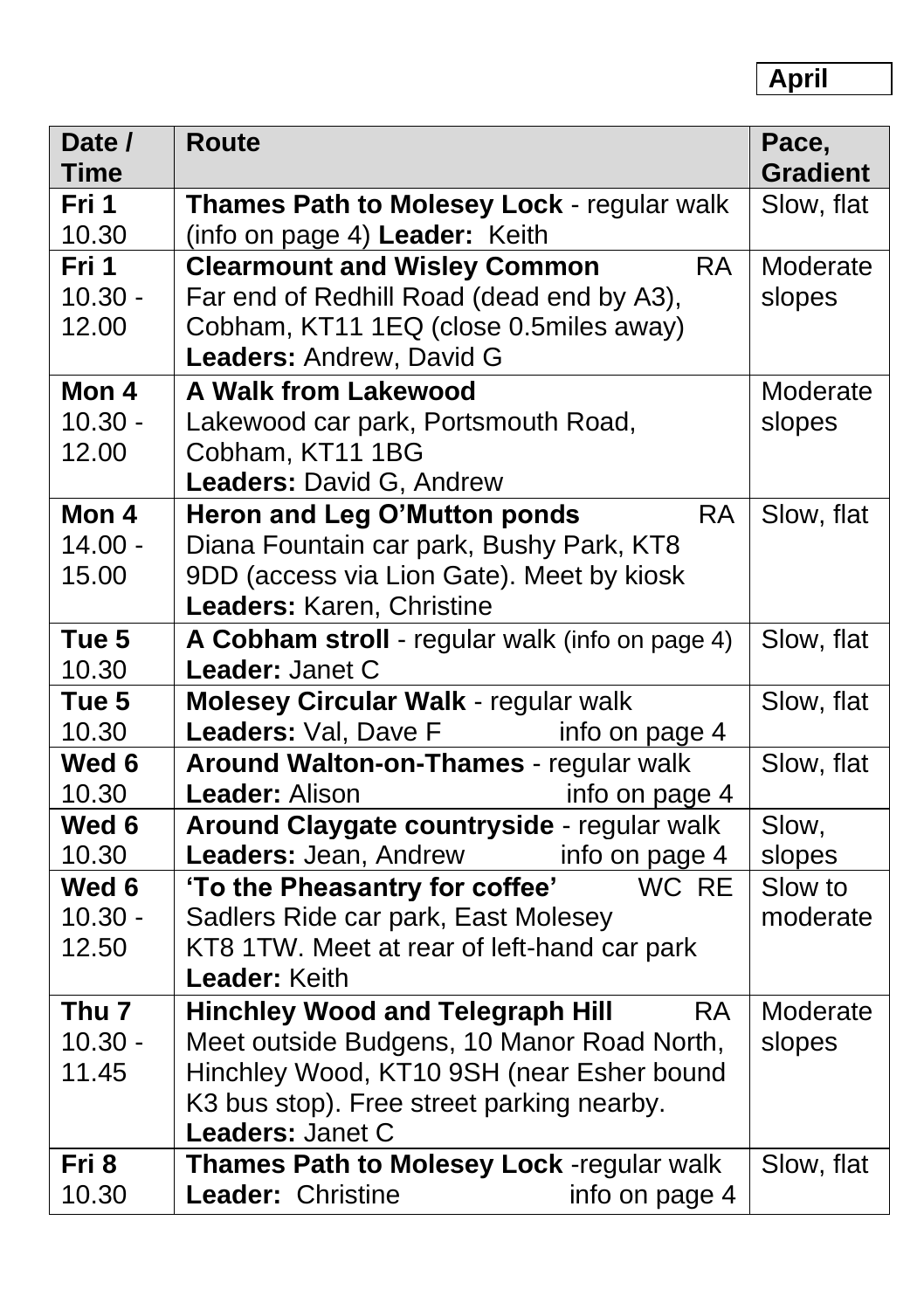#### **April**

| Date /<br><b>Time</b> | <b>Route</b>                                            | Pace,<br><b>Gradient</b> |
|-----------------------|---------------------------------------------------------|--------------------------|
| Sat 9                 | WC RA<br><b>Walton: town and river</b>                  | Slow, flat               |
| $10.30 -$             | Cowey Sale car park, Walton Lane, Walton-               | $-$ one                  |
| 11.30                 | on-Thames, KT12 1QW. Meet furthest end of               | slope or                 |
|                       | car park from Walton Bridge / café.                     | steps                    |
|                       | Leader: Mary                                            |                          |
| <b>Sun 10</b>         | <b>Whiteley Woods</b>                                   | Slow,                    |
| $11.00 -$             | Sanctuary car park, Whiteley Village KT12 4ED           | slopes                   |
| 12.30                 | Leaders: Karen, Liz                                     |                          |
| <b>Tue 12</b>         | <b>Molesey Circular Walk - regular walk</b>             | Slow, flat               |
| 10.30                 | Leaders: Dave F, Val<br>info page 4                     |                          |
| <b>Tue 12</b>         | <b>Towpath and Molesey Cemetery</b>                     | Slow, flat               |
| $14.00 -$             | Meet at river end of Cherry Orchard Road,               |                          |
| 15.00                 | West Molesey, KT8 1QZ                                   |                          |
|                       | Leaders: Karen,                                         |                          |
| <b>Wed 13</b>         | Around Walton-on-Thames - regular walk                  | Slow, flat               |
| 10.30                 | Leader: Carolyn<br>info page 4                          |                          |
| <b>Wed 13</b>         | <b>Chertsey Meads</b>                                   | Moderate                 |
| $10.30 -$             | Junction of Brooklands Lane and Heath                   | flat                     |
| 12.30                 | Road, Weybridge, KT13 8TJ (street parking)              |                          |
| <b>Wed 13</b>         | Leaders: David G, Alison<br>A meander round Middle Pond | Slow to                  |
| $10.30 -$             |                                                         | Moderate                 |
| 11.30                 | Lakewood car park, Portsmouth Road,<br>Cobham, KT11 1BG | slopes                   |
|                       | Leader: Keith                                           |                          |
| <b>Wed 13</b>         | Tow Path at Hampton Court and Home Park                 | Moderate                 |
| $14.00 -$             | Hampton Court Palace end of Hampton Court               | flat.                    |
| 15.30                 | Bridge, opposite the Mitre. Free (time limited)         |                          |
|                       | parking in Hampton Court 'village' near bridge.         |                          |
|                       | Leader: Janet C<br><b>RA</b>                            |                          |
| <b>Thu 14</b>         | WC RA<br><b>Around Painshill Park</b>                   | Slow,                    |
| $11.00 -$             | Meet in the car park, Painshill Park, Cobham            | slopes                   |
| 12.30                 | <b>KT11 1AA</b>                                         |                          |
|                       | Leaders: Karen, Liz                                     |                          |
|                       | <b>Booking required</b> (see key on page 3 for details) |                          |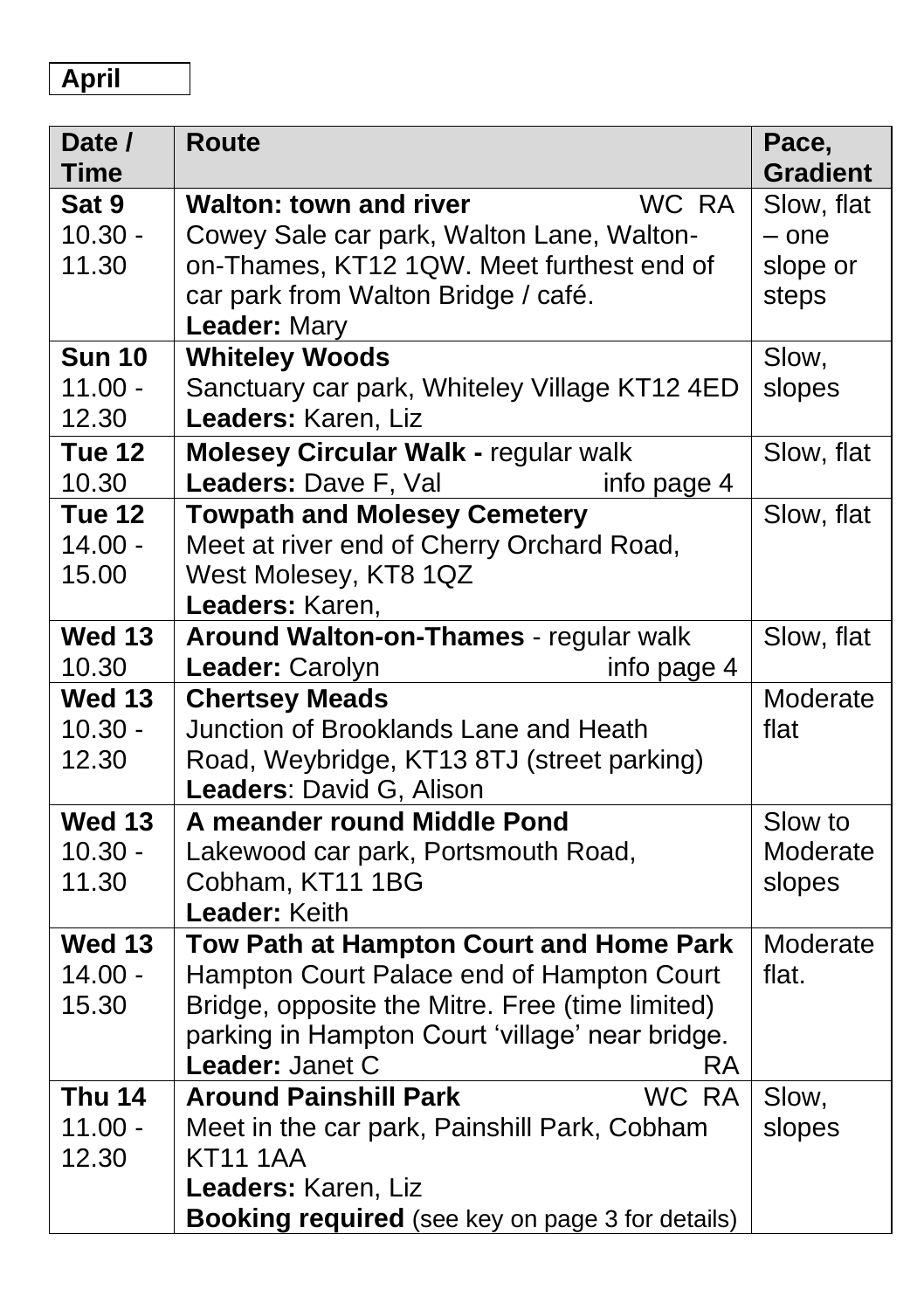| Date /<br><b>Time</b> | <b>Route</b>                                   | Pace,<br><b>Gradient</b> |
|-----------------------|------------------------------------------------|--------------------------|
| <b>Thu 14</b>         | Nordic Walk: Broadwater lake and Towpath       | Moderate                 |
| $14.00 -$             | Cowey Sale car park, Walton Lane,              |                          |
| 15.15                 | Walton-on-Thames, KT12 1QW. Meet furthest      |                          |
|                       | end of car park from Walton Bridge             |                          |
|                       | Leaders: Pam<br>WC RA                          |                          |
| <b>Fri 15</b>         | Thames Path to Molesey Lock -regular walk      | Slow, flat               |
| 10.30                 | Leaders: Keith<br>info on page 4               |                          |
| Tue 19                | <b>Molesey Circular Walk - regular walk</b>    | Slow, flat               |
| 10.30                 | Leaders: Val, Dave F<br>info on page 4         |                          |
| <b>Tue 19</b>         | Historical walk: Molesey Cemetery WC RA        | Slow, flat               |
| $10.30 -$             | Molesey Centre, 2 Bishop Fox Way, Molesey,     |                          |
| 12.00                 | West Molesey KT8 2AS                           |                          |
|                       | Leaders: Anthony, Janet B                      |                          |
| Tues 19               | Two Rivers and a garden                        | Slow, flat               |
| $14.00 -$             | Junction of Ray Road, Molesey Park Road and    |                          |
| 15.00                 | <b>Island Barn Road. West Molesey KT8</b>      |                          |
|                       | Leader: Karen                                  |                          |
| <b>Wed 19</b>         | WC RA<br><b>Black Pond via The Ledges</b>      | Slow to                  |
| $10.30 -$             | Garson's farm car park, West End, Esher,       | moderate                 |
| 12.00                 | KT10 8LP. Meet near to farm shop entrance      | slopes                   |
|                       | <b>Leader: Keith</b>                           |                          |
| <b>Wed 20</b>         | Around Walton-on-Thames - regular walk         | Slow, flat               |
| 10.30                 | info on page 4<br>Leader: Alison               |                          |
| <b>Thu 21</b>         | <b>West Horsley and Sheepleas</b>              | Moderate                 |
| $10.30 -$             | Green Dene car park, Green Dene, East          | slopes                   |
| 12.30                 | Horsley, KT24 5TA                              |                          |
|                       | Leaders: David G.,                             |                          |
| <b>Thu 21</b>         | <b>Whiteley Village Woods</b>                  | Slow,                    |
| $14.00 -$             | Grass verge parking near cricket pitch, corner | slopes                   |
| 14.45                 | of North Avenue and Coombe Lane, KT12 4EL      |                          |
|                       | Leaders: Karen, Christine                      |                          |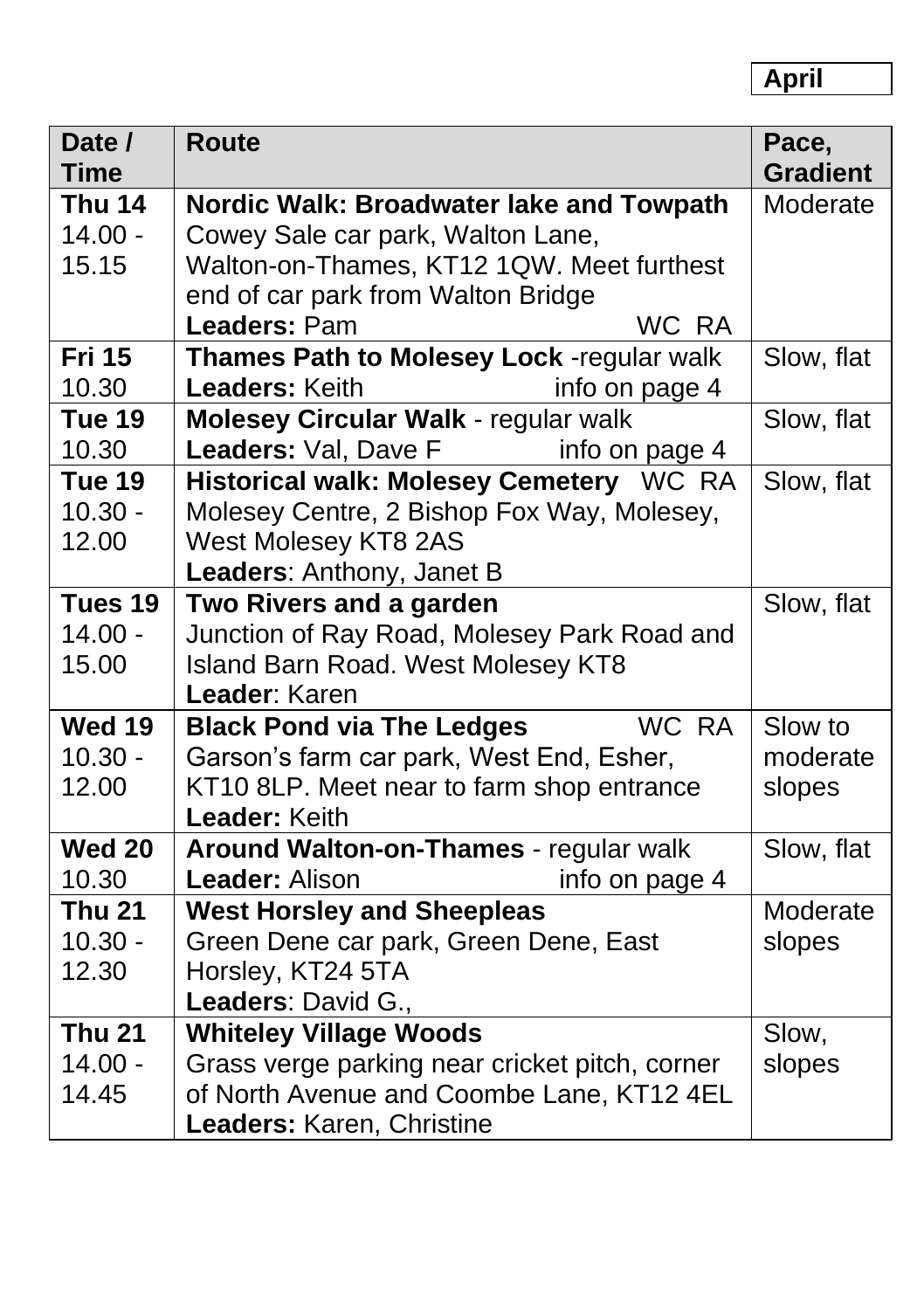#### **April**

| Date /        | <b>Route</b>                                  | Pace,           |
|---------------|-----------------------------------------------|-----------------|
| <b>Time</b>   |                                               | <b>Gradient</b> |
| <b>Thu 21</b> | <b>Nordic Walk: West End Woods</b><br>WC RA   | Moderate        |
| $14.00 -$     | Garsons Farm car park, West End, Esher,       |                 |
| 15.15         | KT10 8LP. Meet near to farm shop              |                 |
|               | Leader: Pam                                   |                 |
| <b>Fri 22</b> | Thames Path to Molesey Lock -regular walk     | Slow, flat      |
| 10.30         | Leaders: Chris P<br>info on page 4            |                 |
| <b>Sat 23</b> | <b>Two Lakes</b>                              | Slow, flat      |
| $10.30 -$     | Meet far end of Colonels Lane, Chertsey       |                 |
| 11.30         | KT168RH                                       |                 |
|               | Leader: Mary, Carolyn                         |                 |
| <b>Sat 23</b> | WC RA<br><b>Under and over the Ledges</b>     | Slow,           |
| $10.30 -$     | Garsons Farm car park, West End, Esher,       | slopes,         |
| 11.45/        | KT10 8LP. Meet outside farm shop              | lots of         |
| 12.00         | Leader: Karen, Janet C                        | steps           |
| <b>Sat 23</b> | WC RA<br><b>Mickleham Downs</b>               | Moderate        |
| $10.30 -$     | Meet at parking bays on A24 near King William | hill, stiles,   |
| 12.00         | IV pub, Byttom Hill, Dorking RH5 6EL          | Steps,          |
|               | Leader: Ramesh, Lily                          | slopes          |
| <b>Mon 25</b> | 'Lucky Dip' Country walk - regular walk       | Moderate        |
| 10.30         | <b>Leaders: Andrew</b><br>info on page 4      | slopes          |
| Tue 26        | <b>Molesey Circular Walk - regular walk</b>   | Slow, flat      |
| 10.30         | Leaders: Dave F, Val<br>info on page 4        |                 |
| <b>Wed 27</b> | Around Walton-on-Thames - regular walk        | Slow, flat      |
| 10.30         | Leader: Carolyn<br>info on page 4             |                 |
| <b>Wed 27</b> | 'Woods and Commons' - regular walk            | Moderate        |
| 10.30         | Leader: Andrew<br>info on page 4              | slopes          |
| <b>Wed 27</b> | 'To the Pheasantry for coffee'<br>WC RE       | Slow to         |
| $10.30 -$     | Sadlers Ride car park, East Molesey           | moderate        |
| 12.50         | KT8 1TW. Meet at rear of left-hand car park   |                 |
|               | Leader: Keith                                 |                 |
| <b>Thu 28</b> | Riverside park from Hersham Centre for the    | Slow, flat      |
| 10.30         | <b>Community</b> – regular walk               |                 |
|               | Leader: Caroline<br>info on page 4            |                 |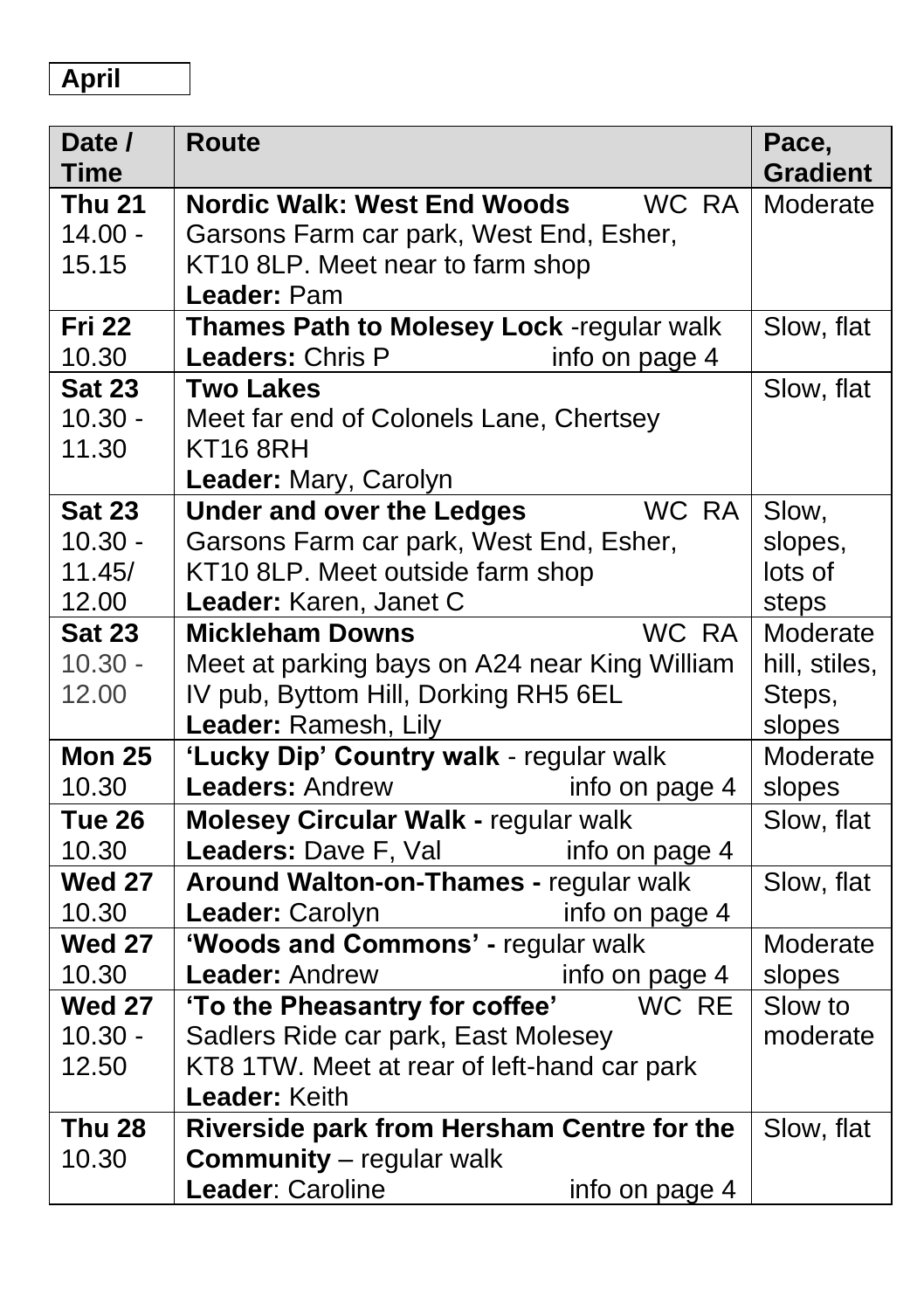| Date /           | <b>Route</b>                                  | Pace,           |
|------------------|-----------------------------------------------|-----------------|
| <b>Time</b>      |                                               | <b>Gradient</b> |
| <b>Thu 28</b>    | <b>Isabella Plantation Colour</b>             | Slow,           |
| $10.30 -$        | Broomfield car park, Richmond Park            | slopes          |
| 12.00            | Leaders: Karen, Christine                     |                 |
| <b>Thu 28</b>    | Nordic Walk: 'To the Walled Garden & back'    | Moderate        |
| $14.00 -$        | Squires Garden Centre Halliford, Halliford    |                 |
| 15.15            | Road, Upper Halliford, TW17 8SG               |                 |
|                  | Leaders: Pam<br>WC RA                         |                 |
| <b>Fri 29</b>    | Thames Path to Molesey Lock - regular walk    | Slow, flat      |
| 10.30            | Leader: Carolyn<br>info on page 4             |                 |
| <b>Fri 29</b>    | <b>Cobham and Downside</b>                    | Moderate        |
| $10.30 -$        | Downside Bridge car park, Cobham, KT11 3LP    | Slopes          |
| 12.00            | Leaders: David G, Andrew                      |                 |
| Sun 1            | A Walk on the wild garlic side<br><b>RAWC</b> | Slow,           |
| <b>May</b>       | Garsons Farm car park, West End, Esher,       | slopes,         |
| $11.00 -$        | KT10 8LP. Meet outside farm shop              | lots of         |
| 12.30            | Leader: Karen, Alison                         | steps           |
| Tue <sub>3</sub> | Around Cobham - regular walk                  | Slow, flat      |
| 10.30            | Leader: Caroline<br>info on page 4            |                 |
| Tues 3           | To the Woodland gardens<br>RA                 | Slow, flat      |
| $10.30 -$        | Diana Fountain car park, Bushy Park, KT8      |                 |
| 12.00            | 9DD (access via Lion Gate). Meet by kiosk     |                 |
|                  | Leaders: Karen, Christine                     |                 |
| Tue <sub>3</sub> | Molesey Circular Walk - regular walk          | Slow, flat      |
| 10.30            | Leaders: Andrew, Val<br>info on page 4        |                 |
| Tue <sub>3</sub> | <b>WC</b><br><b>Pyrford</b>                   | Moderate        |
| $10.30 -$        | The Green (off High Street), Ripley, GU23 6AR | short hill      |
| 12.15            | (2nd car park by children's play area)        |                 |
|                  | Leaders: David G, Alison                      |                 |
| Wed 4            | Around Claygate countryside - regular walk    | Slow,           |
| 10.30            | Leaders: Jean, Andrew<br>info on page 4       | slopes          |
| Wed 4            | A meander round Middle Pond                   | Slow to         |
| $10.30 -$        | Lakewood car park, Portsmouth Road,           | Moderate        |
| 11.30            | Cobham, KT11 1BG                              | slopes          |
|                  | Leader: Keith                                 |                 |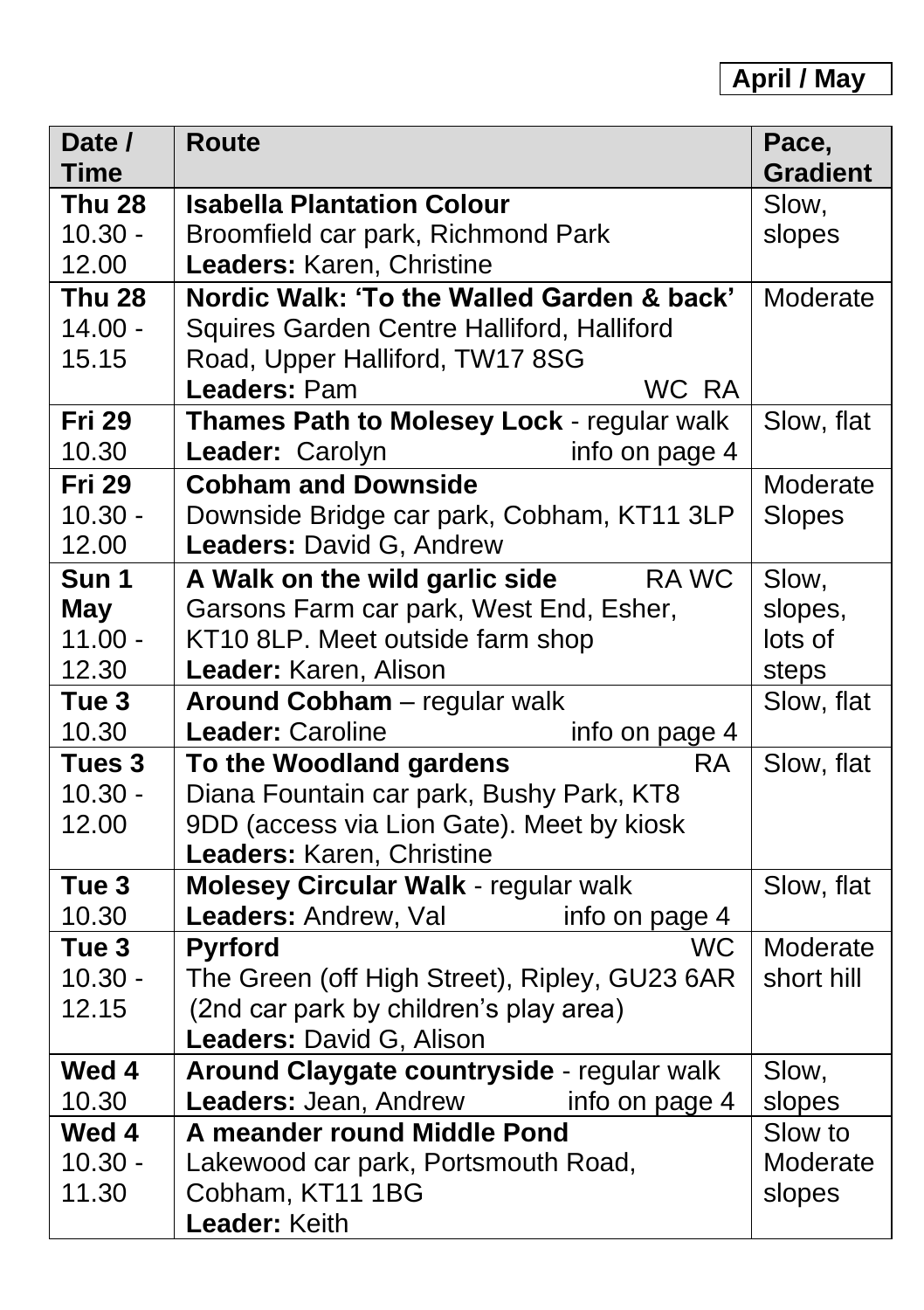| Date /           | <b>Route</b>                                   | Pace,           |
|------------------|------------------------------------------------|-----------------|
| <b>Time</b>      |                                                | <b>Gradient</b> |
| Wed 4            | Around Walton-on-Thames - regular walk         | Slow, flat      |
| 10.30            | Leader: Alison<br>info on page 4               |                 |
| Thu <sub>5</sub> | Nordic Walk: Around Painshill Garden           | Moderate        |
| $14.00 -$        | Meet in the car park, Painshill Park, WC RA    | hill            |
| 15.30            | Cobham KT11 1AA<br>Booking required            |                 |
|                  | Leaders: Pam, Caroline see page 3 for info     |                 |
| Fri <sub>6</sub> | Thames Path to Molesey Lock - regular walk     | Slow, flat      |
| 10.30            | Leader: Christine<br>info on page 4            |                 |
| Fri <sub>6</sub> | <b>Horton Country Park and Epsom Common</b>    | Moderate        |
| $10.30 -$        | Horton Country Park car park, Horton Lane,     | slopes          |
| 12.00            | <b>KT19 8PL</b>                                | steps           |
|                  | WC RA<br>Leaders: Andrew, David G              |                 |
| Sat 7            | <b>WC</b><br><b>Ottershaw Woods</b>            | Slow,           |
| $10.30 -$        | Memorial Fields car park, Foxhills Road,       | hilly           |
| 11.30            | Ottershaw, KT16 0NQ                            |                 |
|                  | Leader: Mary                                   |                 |
| Sun <sub>8</sub> | Early walk: Isabella Plantation                | Slow,           |
| $09.00 -$        | Broomfield car park, Richmond Park             | slopes          |
| 10.30            | Leader: Karen                                  |                 |
| Tue 10           | <b>Molesey Circular Walk - regular walk</b>    | Slow, flat      |
| 10.30            | Leaders: Val, Dave F<br>info on page 4         |                 |
| Tues 10          | WC RA<br><b>A Thames Ditton Stroll</b>         | Slow, flat      |
| $11.00 -$        | Thames Ditton Centre for the Community,        |                 |
| 11.45            | Mercers Close, Thames Ditton KT7 0BS           |                 |
|                  | Leader: Janet C                                |                 |
| <b>Wed 11</b>    | Around Walton-on-Thames - regular walk         | Slow, flat      |
| 10.30            | info on page 4<br>Leader: Carolyn              |                 |
| <b>Wed 11</b>    | <b>Black Pond via The Ledges</b><br>WC RA      | Slow to         |
| $10.30 -$        | Garson's farm car park, West End, Esher,       | moderate        |
| 12.00            | KT10 8LP. Meet near to farm shop entrance      | slopes          |
|                  | Leader: Keith                                  |                 |
| <b>Wed 11</b>    | <b>WC</b><br>Yews, views and PoWs<br><b>RA</b> | Moderate        |
| $10.30 -$        | Newlands Corner car park (far end), off A25,   | hill,           |
| 12.15            | <b>GU4 8SE</b><br>Leaders: Andrew, David G     | slopes          |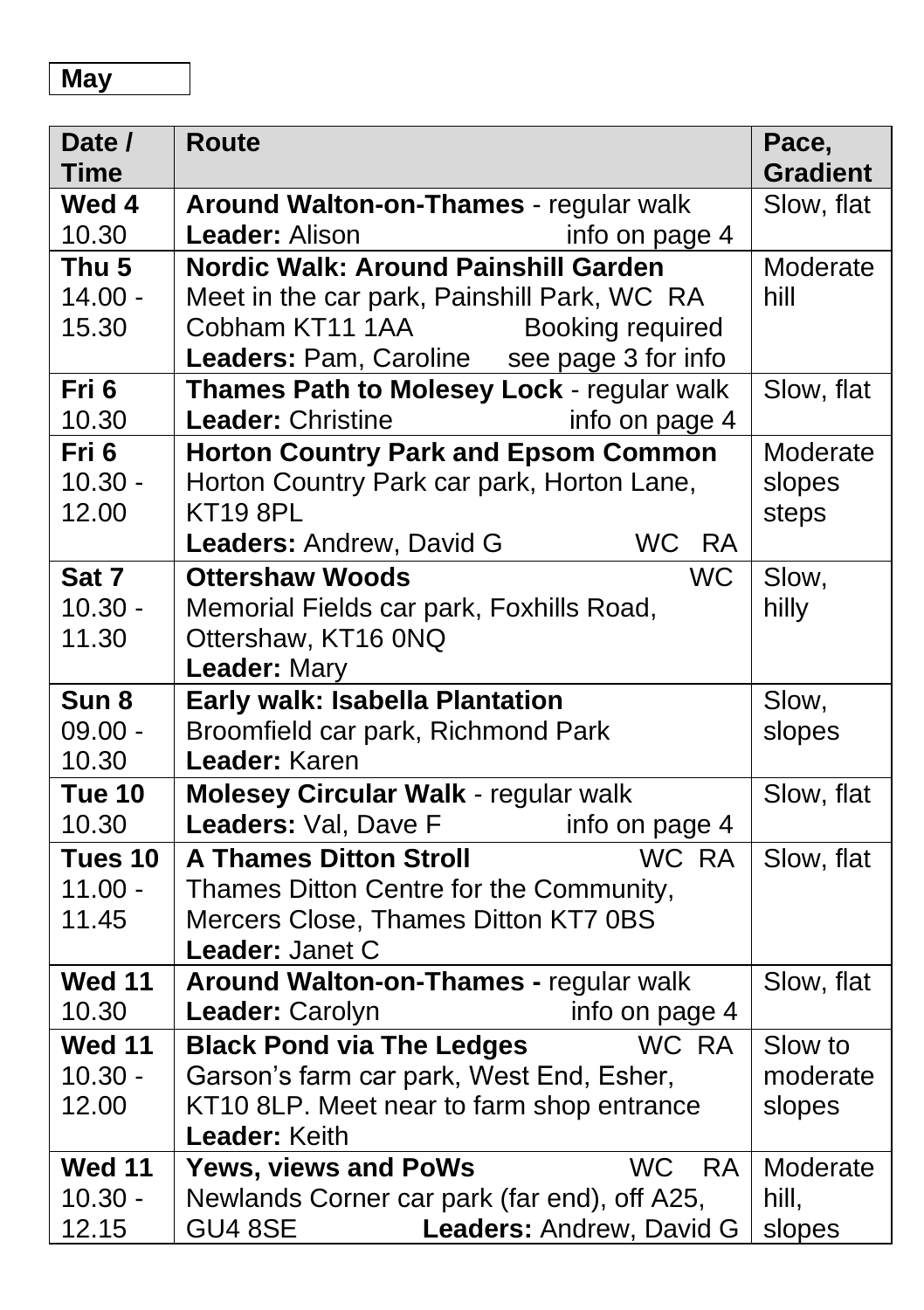**May**

| Date /<br><b>Time</b> | <b>Route</b>                                      | Pace,<br><b>Gradient</b> |
|-----------------------|---------------------------------------------------|--------------------------|
| <b>Wed 11</b>         | Tow Path at Hampton Court and Home Park           | Moderate                 |
| $14.00 -$             | Hampton Court Palace end of Hampton Court         | flat                     |
| 15.30                 | Bridge, opposite the Mitre. Free (time limited)   |                          |
|                       | parking in Hampton Court 'village' near bridge.   |                          |
|                       | Leader: Janet C<br><b>RA</b>                      |                          |
| <b>Thu 12</b>         | <b>Black Pond and Longy Down</b>                  | Moderate                 |
| $10.30 -$             | Sandy Lane car park (nearest A244), Oxshott       | <b>Slopes</b>            |
| 12.00                 | Leaders: David G                                  |                          |
| <b>Thu 12</b>         | Nordic Walk: 'To Bushy Park and back'             | Moderate                 |
| $14.00 -$             | Meet at river end of Graburn Way, Molesey         |                          |
| 15.15                 | KT8 9AL                                           |                          |
|                       | WC RA<br>Leaders: Pam                             |                          |
| <b>Fri 13</b>         | Thames Path to Molesey Lock -regular walk         | Slow, flat               |
| 10.30                 | info on page 4<br>Leader: Carolyn                 |                          |
| <b>Sat 14</b>         | WC RA<br><b>Around Painshill Park</b>             | Slow,                    |
| $10.30 -$             | Meet in the car park, Painshill Park,             | slopes                   |
| 12.00                 | <b>Cobham KT11 1AA</b>                            |                          |
|                       | <b>Booking required</b><br>Leaders: Lily, Janet C |                          |
|                       | (see key on page 3 for details)                   |                          |
| <b>Sat 14</b>         | WC RA<br><b>Mickleham Downs</b>                   | Moderate                 |
| $10.30 -$             | Meet at parking bays on A24 near King William     | hill, stiles,            |
| 12.00                 | IV pub, Byttom Hill, Dorking RH5 6EL              | Steps,                   |
|                       | Leader: Ramesh                                    | slopes                   |
| <b>Mon 16</b>         | <b>Woodland Gardens</b>                           | Slow, flat               |
| $10.30 -$             | Diana fountain car park Bushy Park, KT8 9DD       |                          |
| 12.00                 | (access via Lion Gate). Meet near kiosk           |                          |
|                       | Leaders: Karen                                    |                          |
| Tue 17                | Molesey Circular - regular walk                   | Slow, flat               |
| 10.30                 | Leaders: Dave F, Val<br>info on page 4            |                          |
| Wed 18                | Around Walton-on-Thames - regular walk            | Slow, flat               |
| 10.30                 | <b>Leader: Alison</b><br>info on page 4           |                          |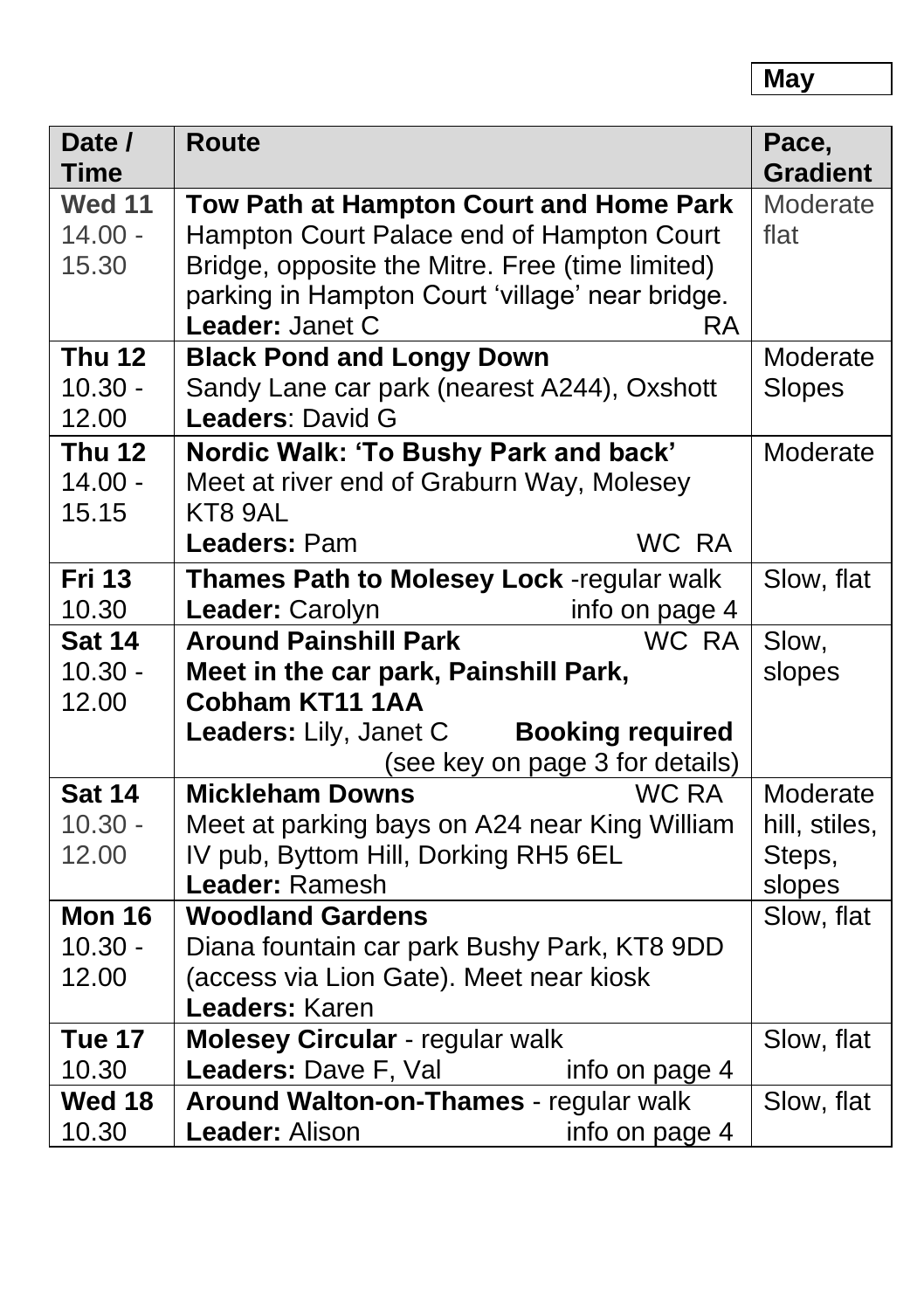#### **May**

| Date /<br><b>Time</b> | <b>Route</b>                                            | Pace,<br><b>Gradient</b> |
|-----------------------|---------------------------------------------------------|--------------------------|
| Wed 18                | WC RE<br>'To the Pheasantry for coffee'                 | Slow to                  |
| $10.30 -$             | Sadlers Ride car park, East Molesey                     | moderate                 |
| 12.50                 | KT8 1TW. Meet at rear of left-hand car park             |                          |
|                       | Leader: Keith                                           |                          |
| <b>Wed 18</b>         | <b>Towpath Walk</b>                                     | Moderate                 |
| $10.30 -$             | Sanway Road, Byfleet, KT14 7SF                          | slopes,                  |
| 12.30                 | Leaders: David G.                                       | stepped                  |
|                       |                                                         | ramps                    |
| <b>Thu 19</b>         | <b>Historical walk: East Molesey Old Village</b>        | Slow, flat               |
| $10.30 -$             | Walton Road car park, East Molesey,                     |                          |
| 12.00                 | KT8 0ST - Parking (£)                                   |                          |
|                       | WC RA<br>Leaders: Anthony, Janet B                      |                          |
| <b>Thu 19</b>         | <b>Nordic Walk: Round Whiteley Village</b><br><b>RA</b> | Moderate                 |
| $14.00 -$             | Grass verge parking by cricket pitch, corner of         |                          |
| 15.15                 | North Avenue and Coombe Lane, Whiteley                  |                          |
|                       | Village, KT12 4EL                                       |                          |
|                       | Leaders: Pam                                            |                          |
| <b>Fri 20</b>         | Thames Path to Molesey Lock -regular walk               | Slow, flat               |
| 10.30                 | Leader: Keith<br>info on page 4                         |                          |
| <b>Sat 21</b>         | To Hersham Riverside open space                         | Slow, flat               |
| $10.30 -$             | Park at far end of Old Esher Road, by flood             |                          |
| 11.30                 | wall, beyond KT12 4LE                                   |                          |
|                       | Leader: Mary                                            |                          |
| <b>Sun 22</b>         | <b>Whiteley Village Woods</b>                           | Slow,                    |
| $11.00 -$             | Sanctuary car park, Whiteley Village KT12 4ED           | slopes                   |
| 12.30                 | Leaders: Karen, Liz                                     |                          |
| Tue 24                | Molesey Circular Walk - regular walk                    | Slow, flat               |
| 10.30                 | Leaders: Val, Dave F<br>info on page 4                  |                          |
| <b>Wed 25</b>         | Around Walton-on-Thames - regular walk                  | Slow, flat               |
| 10.30                 | Leader: Carolyn<br>info on page 4                       |                          |
| <b>Wed 25</b>         | 'Woods and Commons' - regular walk                      | Moderate                 |
| 10.30                 | <b>Leaders: Andrew</b><br>info on page 4                | slopes                   |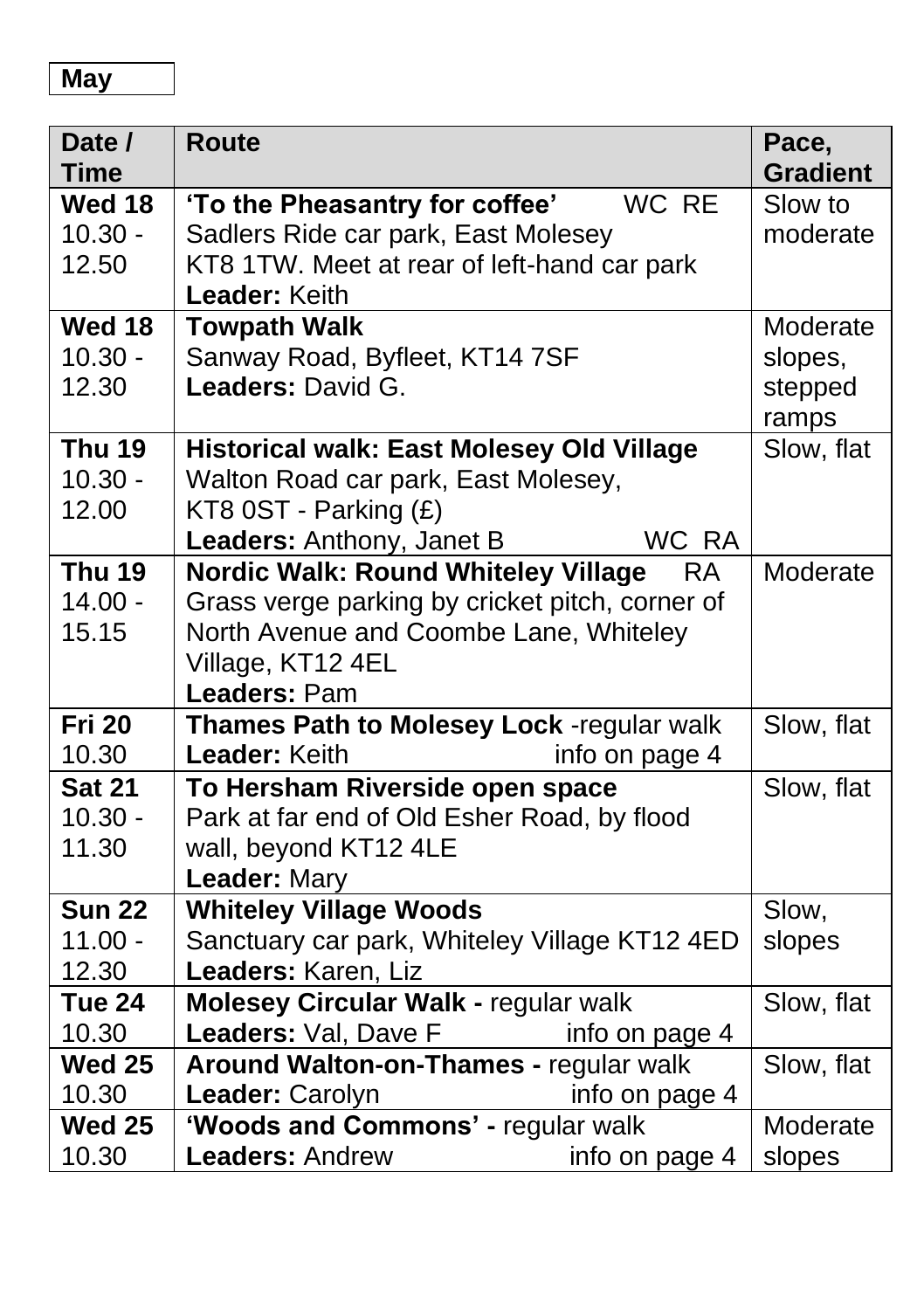**May**

| Date /<br><b>Time</b> | <b>Route</b>                                                                  | Pace,<br><b>Gradient</b> |
|-----------------------|-------------------------------------------------------------------------------|--------------------------|
| <b>Wed 25</b>         | A meander round Middle Pond                                                   | Slow to                  |
| $10.30 -$             | Lakewood car park, Portsmouth Road,                                           | Moderate                 |
| 11.30                 | Cobham, KT11 1BG                                                              | slopes                   |
|                       | Leader: Keith                                                                 |                          |
| <b>Thu 26</b>         | <b>Riverside park from Hersham Community</b>                                  | Slow, flat               |
| 10.30                 | $centre - regular walk$                                                       |                          |
|                       | Leader: Caroline<br>info on page 4                                            |                          |
| <b>Thu 26</b>         | Nordic Walk: Desborough Island & towpath                                      | Moderate                 |
| $14.00 -$             | Cowey Sale car park, Walton Lane,                                             | steps                    |
| 15.15                 | Walton-on-Thames, KT12 1QW. Meet furthest                                     |                          |
|                       | end of car park from Walton Bridge                                            |                          |
|                       | <b>WC RA</b><br>Leaders: Pam                                                  |                          |
| <b>Fri 27</b>         | Thames Path to Molesey Lock - regular walk                                    | Slow, flat               |
| 10.30                 | Leader: Keith<br>info on page 4                                               |                          |
| <b>Fri 27</b>         | <b>Chatley Heath Semaphore Tower &amp; Country</b>                            | Moderate                 |
| $10.30 -$             | Lanes Boldermere car park, Old Lane,                                          | slopes                   |
| 11.45                 | Cobham, approx. postcode KT11 1ND                                             |                          |
|                       | By A3 slip road. Meet by information board                                    |                          |
| <b>Fri 27</b>         | WC RA<br>Leader: Carolyn                                                      |                          |
|                       | <b>Cars, Planes, Trains and Boats</b><br><b>WC</b>                            | Moderate                 |
| $10.30 -$<br>12.15    | Brooklands Community Park car park, off<br>Sopwith Drive, Weybridge, KT13 0YU | Flat,                    |
|                       | Leaders: David G, Andrew                                                      | <b>Steps</b>             |
| <b>Sat 28</b>         | <b>WC RA</b><br><b>Around Painshill Park</b>                                  | Leisurely                |
| $10.30 -$             | Meet in the car park, Painshill Park,                                         | pace,                    |
| 12.00                 | Cobham KT11 1AA                                                               | hills                    |
|                       | Leader: Lily, Caroline<br><b>Booking required</b>                             |                          |
|                       | (see key on page 3 for how to book)                                           |                          |
| <b>Mon 30</b>         | <b>Xcel to Walton bridge</b><br>WC RA                                         | Slow,                    |
| $10.30 -$             | Meet outside entrance to Xcel Leisure Centre,                                 | slope                    |
| 12.00                 | Waterside Drive, Walton KT12 2JG                                              |                          |
|                       | Leaders: Karen, Janet C                                                       |                          |
| <b>Mon 30</b>         | 'Lucky Dip' Country walk - regular walk                                       | Moderate                 |
| 10.30                 | <b>Leaders: Andrew</b><br>info on page 4                                      | slopes                   |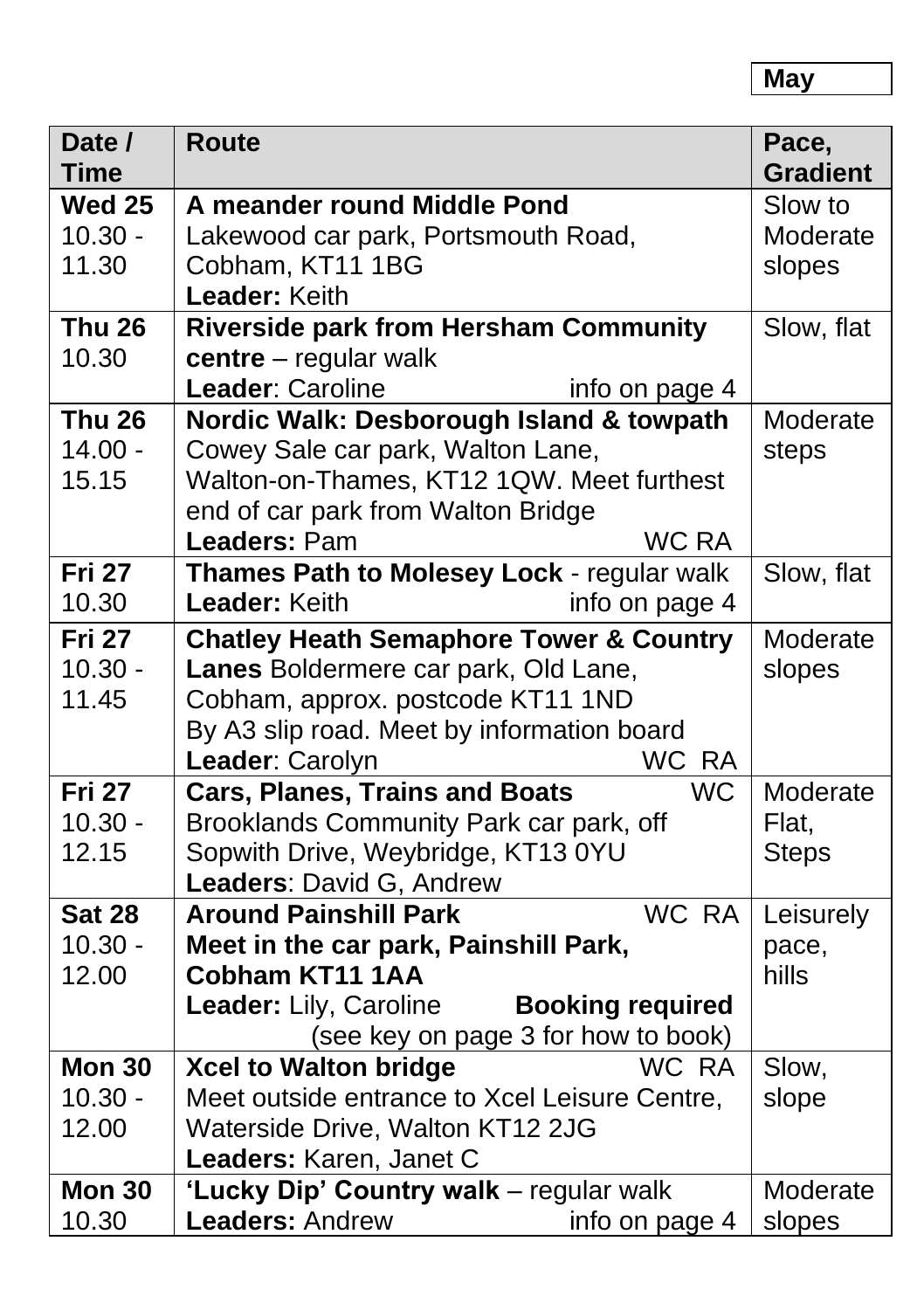#### **May /June**

| Date /            | <b>Route</b>                                         | Pace,           |
|-------------------|------------------------------------------------------|-----------------|
| <b>Time</b>       |                                                      | <b>Gradient</b> |
| Tue 31            | <b>Molesey Circular Walk</b> - regular walk          | Slow, flat      |
| 10.30             | Leaders: Dave F, Val<br>info on page 4               |                 |
| Tues 31           | <b>Weybridge and New Haw</b>                         | Moderate        |
| $10.30 -$         | Junction of Brooklands Lane and Heath Road           | slopes          |
| 12.15             | Weybridge, KT13 8TJ (street parking)                 |                 |
|                   | Leaders: David G, Alison                             |                 |
| Wed 1             | Around Walton-on-Thames - regular walk               | Slow, flat      |
| June              | <b>Leader: Alison</b><br>info on page 4              |                 |
| Wed 1             | Around Claygate countryside -regular walk            | Slow,           |
| 10.30             | <b>Leaders:</b> Jean, Andrew info on page 4          | slopes          |
| Wed 1             | <b>Black Pond via The Ledges</b><br>WC RA            | Slow to         |
| $10.30 -$         | Garson's farm car park, West End, Esher,             | moderate        |
| 12.00             | KT10 8LP. Meet near to farm shop entrance            | slopes          |
|                   | Leader: Keith                                        |                 |
| Fri 3             | Thames Path to Molesey Lock - regular walk           | Slow, flat      |
| 10.30             | Leader: Keith<br>info on page 4                      |                 |
| Sat 4             | <b>Walk round Addlestone</b>                         | Slow, flat,     |
| $10.30 -$         | Meet first car park in Mead Lane, Chertsey,          | mini hill,      |
| 11.45/            | beyond KT16 8PF                                      | possible        |
| 12.00             | Leaders: Mary, Lily                                  | step over       |
|                   |                                                      | lock arm        |
| Mon 6             | <b>Molesey Heath and return</b>                      | Moderate        |
| $10.30 -$         | Coronation Recreation Ground car park,               | short hill      |
| 12.30             | Molesey Road, Hersham, KT12 4QY                      |                 |
|                   | Leaders: David G.,                                   |                 |
| Tues <sub>7</sub> | <b>Hinchley Wood and Telegraph Hill</b><br><b>RA</b> | Moderate        |
| $10.30 -$         | Meet outside Budgens, 10 Manor Road North,           | slopes          |
| 11.45             | Hinchley Wood, KT10 9SH (near Esher bound            |                 |
|                   | K3 bus stop). Free street parking nearby.            |                 |
|                   | Leaders: Janet C                                     |                 |
| Tue <sub>7</sub>  | Around Cobham - regular walk                         | Slow, flat      |
| 10.30             | Leader: Caroline<br>info on page 4                   |                 |
| Tue <sub>7</sub>  | Molesey Circular Walk - regular walk                 | Slow, flat      |
| 10.30             | Leaders: Val, Dave F<br>info on page 4               |                 |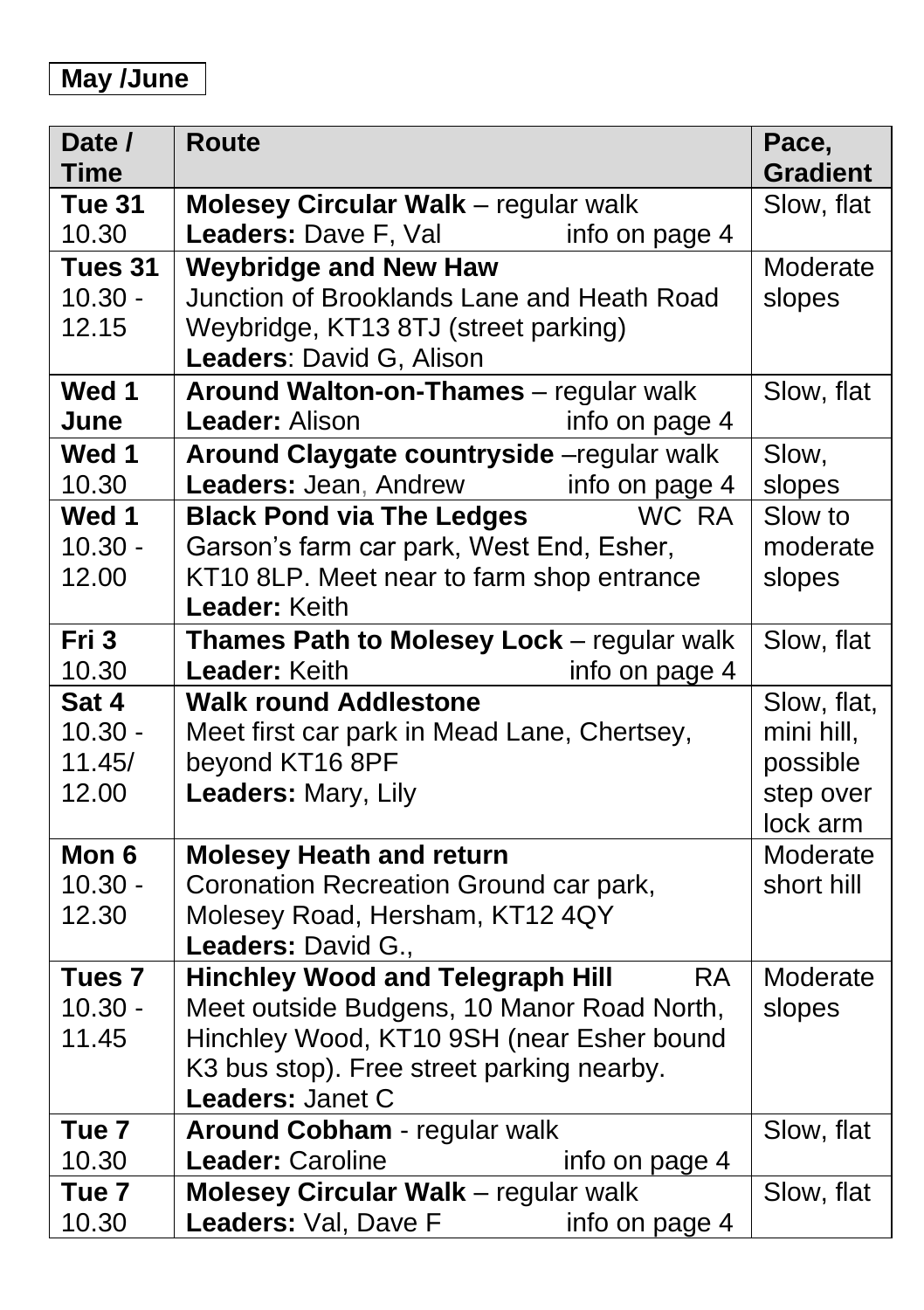| Date /<br><b>Time</b> | <b>Route</b>                                                 | Pace,                         |
|-----------------------|--------------------------------------------------------------|-------------------------------|
| Wed 8                 |                                                              | <b>Gradient</b><br>Slow, flat |
|                       | Around Walton-on-Thames - regular walk                       |                               |
| 10.30                 | info on page 4<br>Leader: Carolyn<br>WC RE                   |                               |
| Wed 8                 | 'To the Pheasantry for coffee'                               | Slow to                       |
| $10.30 -$             | Sadlers Ride car park, East Molesey                          | moderate                      |
| 12.50                 | KT8 1TW. Meet at rear of left-hand car park<br>Leader: Keith |                               |
| Wed 8                 | Heron and Leg O'Mutton ponds<br><b>RA</b>                    | Slow, flat                    |
| $14.00 -$             | Diana Fountain car park, Bushy Park, KT8                     |                               |
| 15.00                 | 9DD (access via Lion Gate). Meet by kiosk                    |                               |
|                       | Leaders: Karen, Christine                                    |                               |
| Thu <sub>9</sub>      | WC RA<br><b>Panoramic Thames Park</b>                        | Slow, flat                    |
| $10.30 -$             | Molesey Community Centre, Bishop Fox Way,                    |                               |
| 11.30                 | West Molesey, KT8 2JE                                        |                               |
|                       | Leader: Dave F                                               |                               |
| Thu <sub>9</sub>      | <b>Nordic Walk: West End Woods</b><br>WC RA                  | Moderate                      |
| $14.00 -$             | Garsons Farm car park, West End, Esher,                      |                               |
| 15.15                 | KT10 8LP. Meet near to farm shop                             |                               |
|                       | Leaders: Pam                                                 |                               |
| <b>Fri 10</b>         | Thames Path to Molesey Lock -regular walk                    | Slow, flat                    |
| 10.30                 | <b>Leader: Christine</b><br>info on page 4                   |                               |
| <b>Sat 11</b>         | <b>WC RA</b><br><b>Mickleham Downs</b>                       | Moderate                      |
| $10.30 -$             | Meet at parking bays on A24 near King William                | hill, stiles,                 |
| 12.00                 | IV pub, Byttom Hill, Dorking RH5 6EL                         | Steps,                        |
|                       | Leaders: Ramesh, Lily                                        | slopes                        |
| <b>Sat 11</b>         | <b>Laleham to Penton Hook Island</b><br><b>RA</b>            | Slow, flat                    |
| $18.30 -$             | Broadway car park, Laleham, TW18 1RZ                         |                               |
| 20.00                 | Leader: Chris P, Liz Dogs on lead welcome                    |                               |
| <b>Mon 13</b>         | <b>Molesey Cemetery and towpath</b>                          |                               |
| $14.00 -$             | Far end of Cherry Orchard Road, West                         |                               |
| 15.00                 | Molesey                                                      | Slow, flat                    |
|                       | Leaders: Karen, Anthony                                      |                               |
| Tue 14                | <b>Molesey Circular Walk</b> - regular walk                  | Slow, flat                    |
| 10.30                 | Leaders: Dave F, Val<br>info on page 4                       |                               |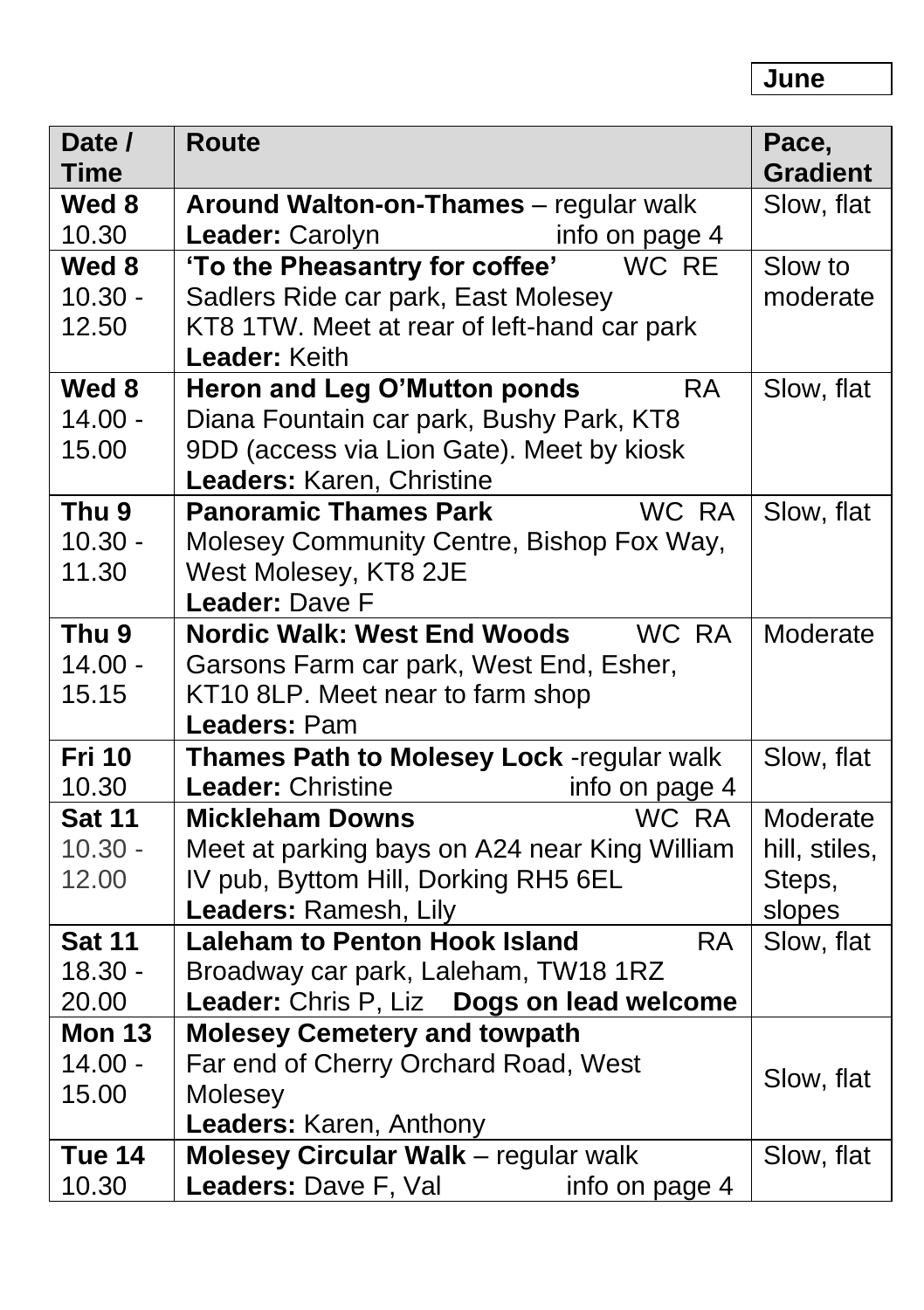| Date /        | <b>Route</b>                                           | Pace,           |
|---------------|--------------------------------------------------------|-----------------|
| <b>Time</b>   |                                                        | <b>Gradient</b> |
| Tue 14        | <b>Historical walk: In search of Dunstable</b>         | Slow, flat      |
| $10.30 -$     | common                                                 |                 |
| 12.00         | Molesey Adult learning centre (Henrietta               |                 |
|               | Parker), Ray Road, West Molesey, KT8 2LG               |                 |
|               | Leaders: Anthony, Janet B                              |                 |
| <b>Wed 15</b> | Around Walton-on-Thames - regular walk                 | Slow, flat      |
| 10.30         | Leader: Alison<br>info on page 4                       |                 |
| <b>Wed 15</b> | A meander round Middle Pond                            | Slow to         |
| $10.30 -$     | Lakewood car park, Portsmouth Road,                    | Moderate        |
| 11.30         | Cobham, KT11 1BG                                       | slopes          |
|               | Leader: Keith                                          |                 |
| <b>Wed 15</b> | <b>Wey Navigation and Papercourt Lake</b><br><b>WC</b> | Moderate        |
| $10.30 -$     | The Green (off High Street) Ripley GU23 6AR            | Flat            |
| 12.15         | (2nd car park by children's play area)                 |                 |
|               | Leaders: David G.                                      |                 |
| <b>Thu 16</b> | Nordic Walk: Around Painshill Garden                   | Moderate        |
| $14.00 -$     | Meet in the car park, Painshill Park, Cobham           | hill            |
| 15.30         | WC RA<br><b>KT11 1AA</b>                               |                 |
|               | Leaders: Pam, Caroline                                 |                 |
|               | Booking required (see key on page 3 to book)           |                 |
| <b>Fri 17</b> | Thames Path to Molesey Lock - regular walk             | Slow, flat      |
| 10.30         | Leader: Keith<br>info on page 4                        |                 |
| <b>Sat 18</b> | <b>Grounds of Homewood mansion</b><br>WC RA            | Slow,           |
| $10.30 -$     | Homewood car park, Stonehill Road, Chertsey,           | slopes          |
| 11.30         | KT16 0AG (Get ticket for free parking)                 |                 |
|               | Leader: Mary                                           |                 |
| <b>Mon 20</b> | <b>Polesden Lacey Estate</b>                           | Moderate        |
| $10.30 -$     | Far end Woodlands Road, Effingham,                     | slopes          |
| 12.15         | KT23 4HJ                                               |                 |
|               | Leaders: David G, Andrew                               |                 |
| <b>Tue 21</b> | Molesey Circular Walk - regular walk                   | Slow, flat      |
| 10.30         | Leaders: Val, Dave F<br>info on page 4                 |                 |
| <b>Wed 22</b> | Around Walton-on-Thames - regular walk                 | Slow, flat      |
| 10.30         | Leader: Carolyn<br>info on page 4                      |                 |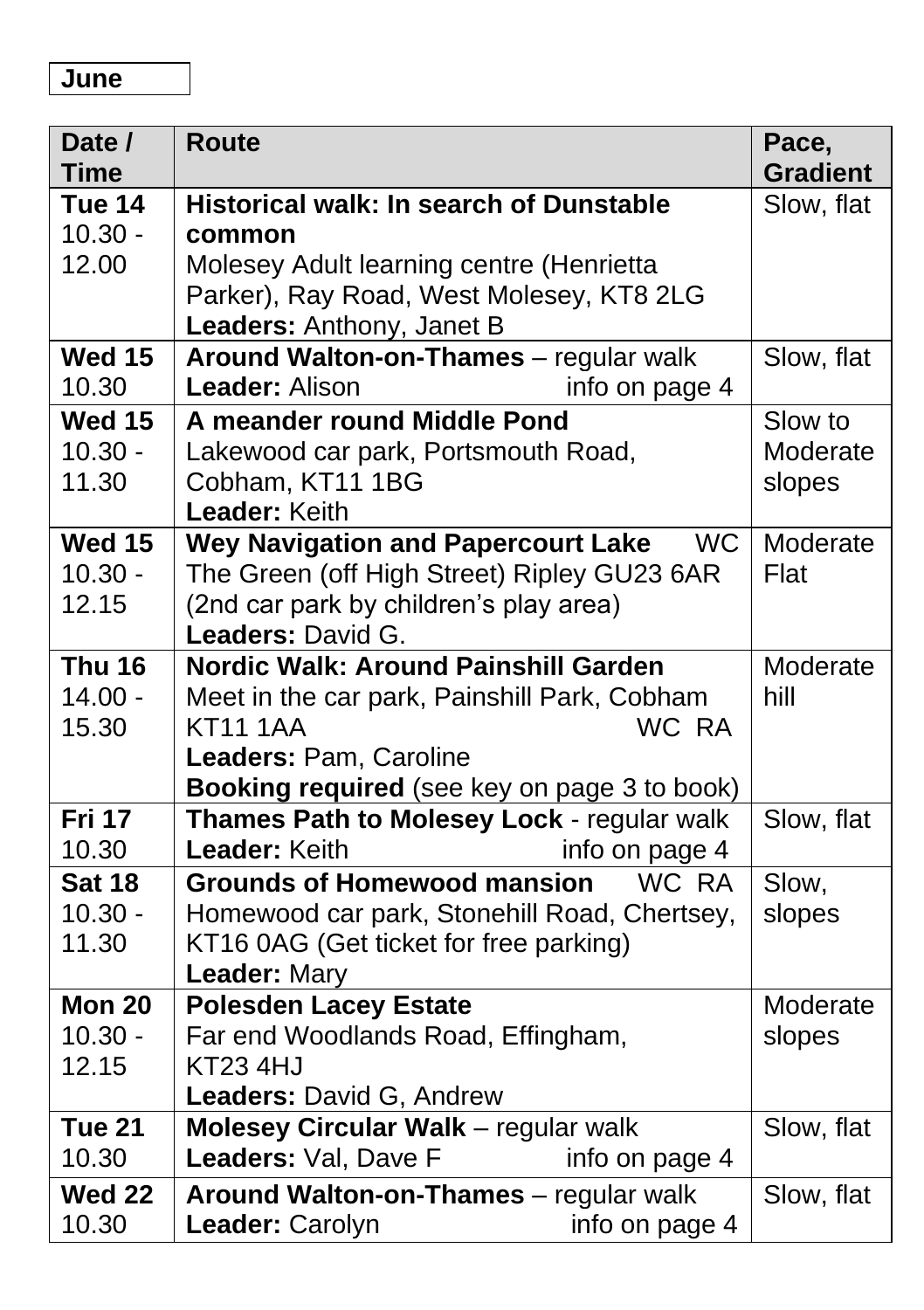| Date /<br><b>Time</b> | <b>Route</b>                                      | Pace,<br><b>Gradient</b> |
|-----------------------|---------------------------------------------------|--------------------------|
| <b>Wed 22</b>         | 'Woods and Commons' - regular walk                | Moderate                 |
| 10.30                 | <b>Leaders: Andrew, David G</b><br>info on page 4 | slopes                   |
| <b>Wed 22</b>         | WC RA<br><b>Black Pond via The Ledges</b>         | Slow to                  |
| $10.30 -$             | Garson's farm car park, West End, Esher,          | moderate                 |
| 12.00                 | KT10 8LP. Meet near to farm shop entrance         | slopes                   |
|                       | Leader: Keith                                     |                          |
| <b>Thu 23</b>         | Nordic Walk: 'To Bushy Park and back'             | Moderate                 |
| $14.00 -$             | Meet at river end of Graburn Way, Molesey         |                          |
| 15.15                 | WC RA<br>KT8 9AL                                  |                          |
|                       | Leaders: Pam                                      |                          |
| <b>Fri 24</b>         | Thames Path to Molesey Lock - regular walk        | Slow, flat               |
| 10.30                 | Leaders: Chris P<br>info on page 4                |                          |
| <b>Fri 24</b>         | WC RA<br><b>Norbury Park and around</b>           | Moderate                 |
| $10.30 -$             | Denbies Vineyard car park, London Road,           | hill,                    |
| 12.15                 | Dorking, RH5 6AA                                  | slopes                   |
|                       | Leaders: Andrew, David G                          |                          |
| <b>Sat 25</b>         | WC RA<br><b>Mickleham Downs</b>                   | Moderate                 |
| $10.30 -$             | Meet at parking bays on A24 near King William     | hill, stiles,            |
| 12.00                 | IV pub, Byttom Hill, Dorking RH5 6EL              | Steps,                   |
|                       | Leader: Ramesh, Lily                              | slopes                   |
| <b>Sat 25</b>         | <b>Laleham to Penton Hook Island</b><br><b>RA</b> | Slow, flat               |
| $18.30 -$             | Broadway car park, Laleham, TW18 1RZ              |                          |
| 20.00                 | Leader: Chris P, Liz Dogs on leads welcome        |                          |
| <b>Mon 27</b>         | 'Lucky Dip' Country walk - regular walk           | Moderate                 |
| 10.30                 | <b>Leaders: Andrew</b><br>info on page 4          | slopes                   |
| Tue 28                | An educational walk with council officers:        | Slow, flat               |
| $10.00 -$             | <b>Long Ditton Cemetery and on into Stoke</b>     |                          |
| 11.00                 | Field (woods). Meet at entrance to Long           |                          |
|                       | Ditton Cemetery, 92 Rectory Lane, Long            |                          |
|                       | Ditton, KT6 5HW. Limited parking at               |                          |
|                       | cemetery or street parking. Leaders:              |                          |
|                       | Antoinette, EBC Cemeteries Manager and            |                          |
|                       | Dave Page, EBC Countryside Estates Officer        | <b>WC</b>                |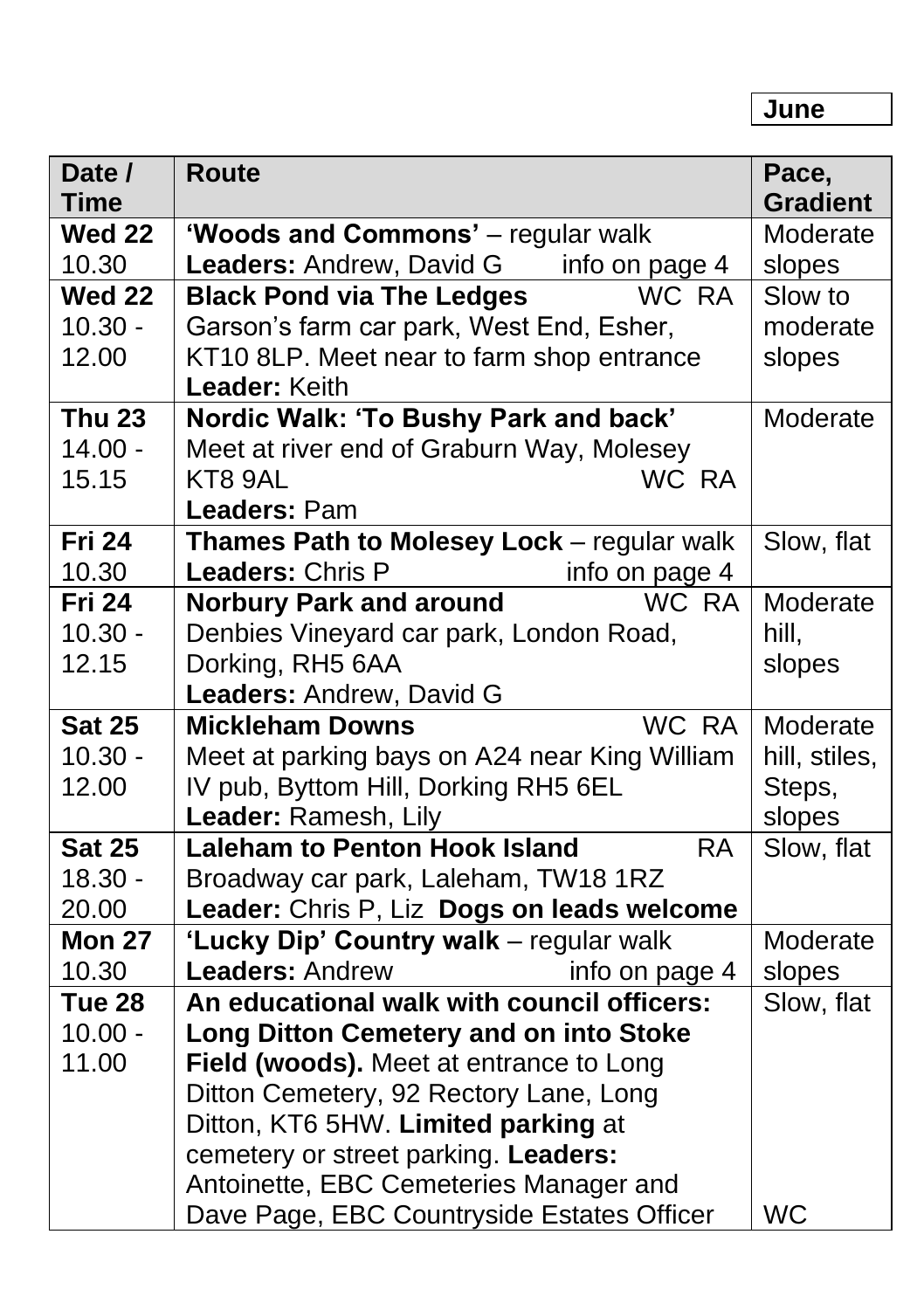| Date /        | <b>Route</b>                                     | Pace,           |
|---------------|--------------------------------------------------|-----------------|
| <b>Time</b>   |                                                  | <b>Gradient</b> |
| Tue 28        | <b>Molesey Circular Walk</b> – regular walk      | Slow, flat      |
| 10.30         | Leaders: Andrew, Dave F __ info on page 4        |                 |
| <b>Wed 29</b> | Around Walton-on-Thames - regular walk           | Slow, flat      |
| 10.30         | Leader: Alison<br>info on page 4                 |                 |
| <b>Wed 29</b> | 'To the Pheasantry for coffee' WC RE             | Slow to         |
| $10.30 -$     | Sadlers Ride car park, East Molesey              | moderate        |
| 12.50         | KT8 1TW. Meet at rear of left-hand car park      |                 |
|               | Leader: Keith                                    |                 |
| <b>Thu 30</b> | <b>Broadwater Walk and Desborough Island</b>     | Moderate        |
| $10.30 -$     | Cowey Sale car park, Walton Bridge, KT12         | Slopes,         |
| 12.00         | 1QW. (meet furthest end from Walton bridge)      | <b>Steps</b>    |
|               | <b>Leaders: David G, Andrew</b><br>WC RA         |                 |
| <b>Thu 28</b> | <b>Riverside park from Hersham Community</b>     | Slow, flat      |
| 10.30         | $centre - regular walk$ info on page 4           |                 |
|               | Leader: Caroline                                 |                 |
| <b>Thu 30</b> | A stroll in Bushy park                           | Slow, flat      |
| $14.00 -$     | Diana fountain car park Bushy Park, KT8 9DD      |                 |
| 14.45         | (access via Lion Gate). Meet near kiosk          |                 |
|               | Leaders: Janet C                                 |                 |
| <b>Thu 30</b> | Nordic Walk: Round Whiteley Village<br><b>RA</b> | Moderate        |
| $14.00 -$     | Grass verge parking by cricket pitch, corner of  |                 |
| 15.15         | North Avenue and Coombe Lane, Whiteley           |                 |
|               | Village, KT12 4EL                                |                 |
|               | Leaders: Pam                                     |                 |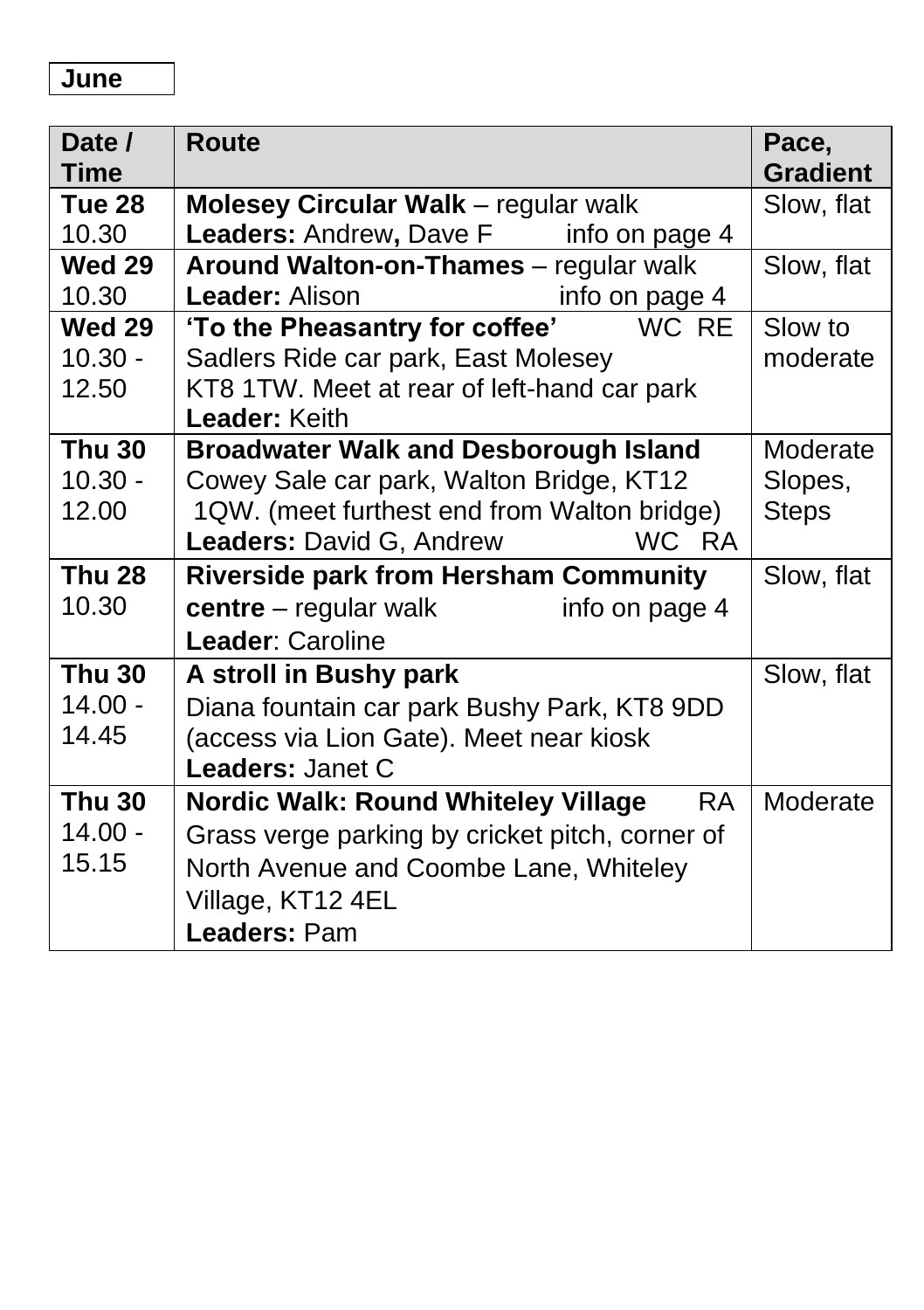### **Elmbridge Cycle Rides**

Our group cycle rides welcome anyone competent on a bike, who would like to cycle in a social group to benefit their general wellbeing, be active, and explore the local area. All rides are free.

The weekly rides are led by trained and experienced volunteers. The routes vary in terms of time and length, but all rides are at a gentle pace. Our ride routes largely make the most of the local cycle ways, such as the Thames towpath and cycle lanes, and we do not take groups on busy roads and junctions. All rides have a stop halfway to rest, refuel and socialise so you will not be cycling constantly. If you fall behind, don't worry – your group will wait for you at the next junction or safe place to stop.

#### **Rider's responsibility**

- If you are new to our cycle rides, please arrive 10 minutes early and let the leader know. You will be asked to fill out a new cyclist registration form.
- Keep in mind our leaders are volunteers. Be respectful, listen carefully to any instructions they give and let them lead!
- If you wish to leave the ride, let the ride leader know first.
- Your leader will direct the group during the ride; however, **you cycle at your own risk and are responsible for your own safety.**
- Abide by the Highway and Countryside Codes never ride more than two abreast except when passing. Shout 'Passing!' if you do so.
- Show courtesy to other cycle path, towpath and road users and be a good ambassador for cycling.
- Be alert to what other riders around you are doing and do not get too close to them. Ideally, leave a gap of 2 bike lengths.
- Shout 'Slowing!' or 'Stopping!' if necessary smooth, gentle manoeuvres work best.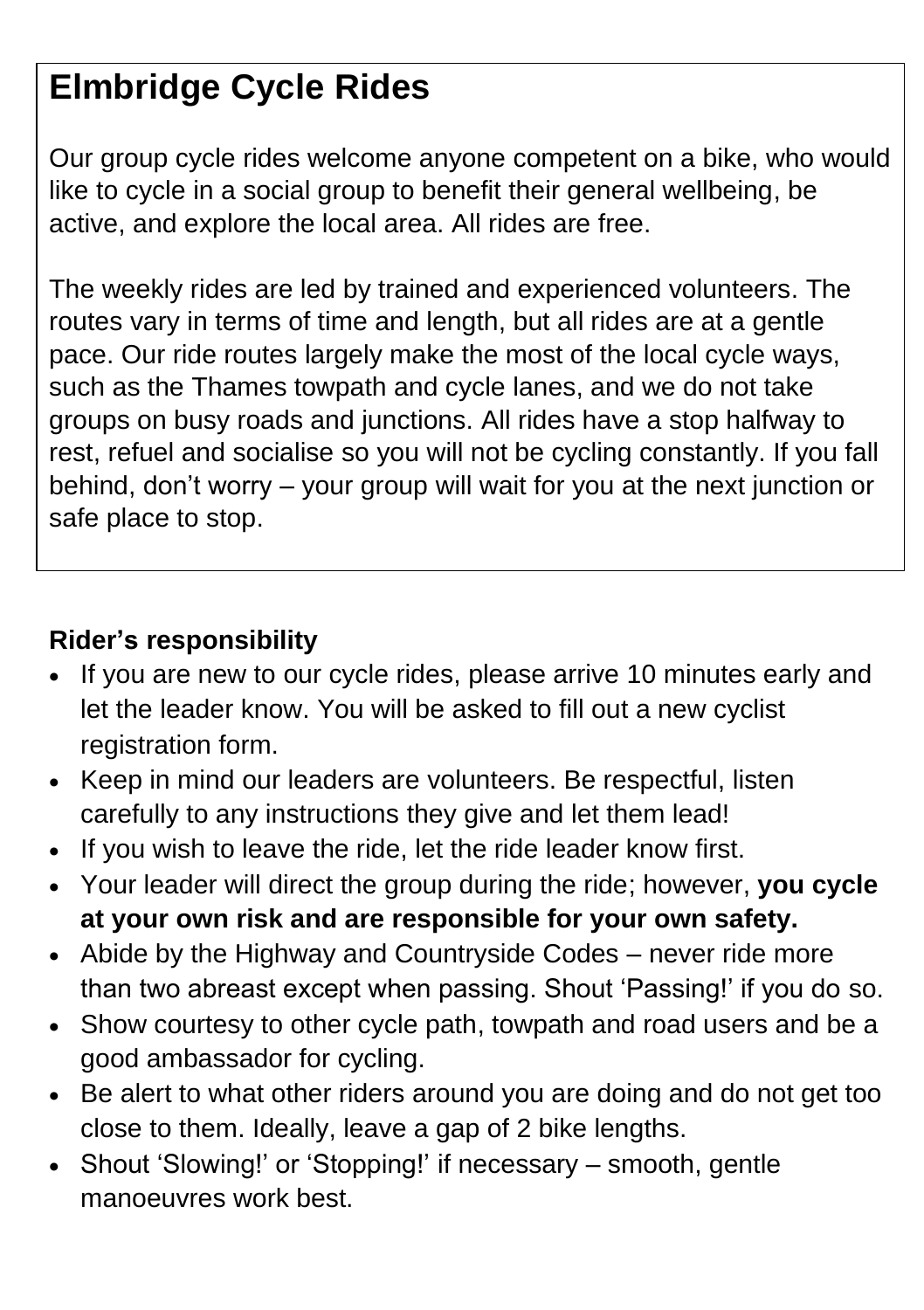#### **What should I bring on a group ride?**

- Any appropriate bike in good working order. If in doubt, have it checked over by a local bike shop or qualified mechanic.
- Dress for the weather and bring a spare layer.
- Bring a drink and snack and/or money for café stops.
- It is advisable to carry a spare inner tube, pump and tyre levers in case of a puncture.
- At the start of the ride, you will be asked to complete a register with your emergency contact details.

#### **Questions?**

Contact the Sport and Health team via email [health@elmbridge.gov.uk](mailto:health@elmbridge.gov.uk) or call 01372 474574. We are here to help.

| <b>Route</b>                                     | Pace,<br><b>Gradient</b>                                                                                                                       |
|--------------------------------------------------|------------------------------------------------------------------------------------------------------------------------------------------------|
| <b>Molesey to Desborough Island</b>              | Gentle                                                                                                                                         |
|                                                  | speed,                                                                                                                                         |
| <b>Linear route:</b> Thames towpath to and from  | flat                                                                                                                                           |
|                                                  |                                                                                                                                                |
|                                                  | 10 miles                                                                                                                                       |
|                                                  |                                                                                                                                                |
|                                                  |                                                                                                                                                |
|                                                  |                                                                                                                                                |
| <b>Thames Ditton to Littleworth Common</b>       | Gentle                                                                                                                                         |
|                                                  | speed,                                                                                                                                         |
| <b>Circular route:</b> Thames Ditton – Molesey – | flat                                                                                                                                           |
| Hersham – Lower green – Littleworth              |                                                                                                                                                |
| Common - Claygate - Thames Ditton                | 10 miles                                                                                                                                       |
| 30-minute break halfway at Pistachios in the     |                                                                                                                                                |
| park, Claygate                                   |                                                                                                                                                |
| <b>Meet: Mercer Close, Thames Ditton KT7 0BS</b> |                                                                                                                                                |
| <b>Leaders: Pam and Colin</b>                    |                                                                                                                                                |
|                                                  | Desborough Island.<br>30-minute break halfway at Cowey Sale<br>Meet: Sadlers Ride car park, East Molesey<br>KT8 1TW.<br><b>Leader: Richard</b> |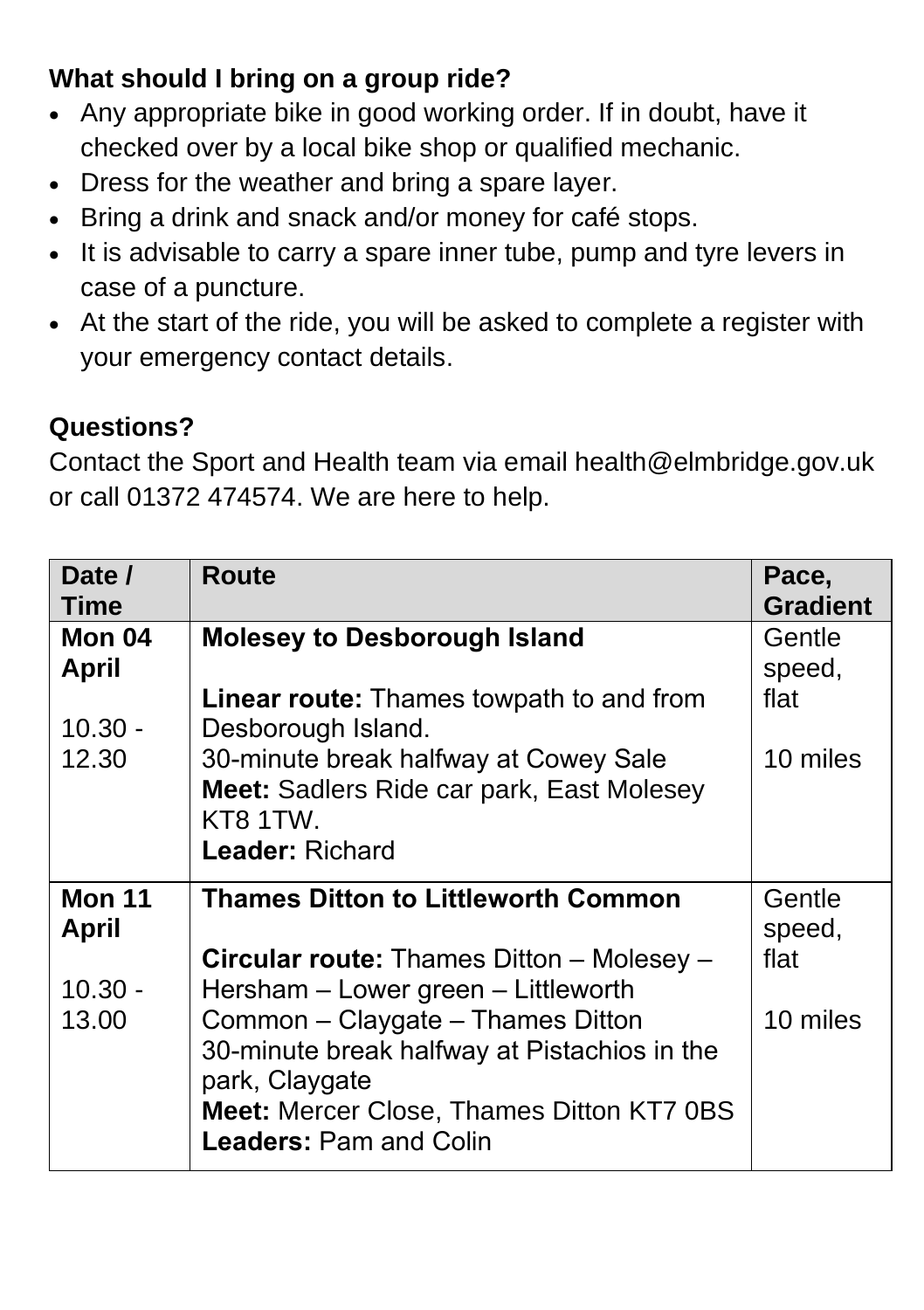| Date /<br><b>Time</b>         | <b>Route</b>                                                                                                                                                                                      | Pace,<br><b>Gradient</b> |
|-------------------------------|---------------------------------------------------------------------------------------------------------------------------------------------------------------------------------------------------|--------------------------|
| Tues 19<br><b>April</b>       | <b>Molesey to Crane Park via Bushy Park.</b>                                                                                                                                                      | Gentle<br>speed,         |
| $10.30 -$<br>13.00            | <b>Linear route: Towpath to Hampton Court</b><br>Bridge - across Bushy park - through Fulwell -<br>Crane Park, Same route back.                                                                   | flat.<br><b>Tunnels</b>  |
|                               | 30-minute break halfway at Kneller Gardens<br><b>Meet:</b> Sadlers Ride car park, East Molesey<br>KT8 1TW.<br><b>Leaders: Richard and Colin</b>                                                   | 15 miles                 |
| <b>Mon 25</b><br><b>April</b> | <b>Molesey to Kingston and Richmond</b>                                                                                                                                                           | Gentle<br>speed,         |
| $10.30 -$<br>13.00            | <b>Circular Route: Towpath to Hampton Court</b><br>Bridge - Kingston bridge - Kingston -<br>Richmond Bridge. Returning on north of river.                                                         | flat but<br>with 1 hill  |
|                               | 30-minute break halfway at Cambridge Gdns<br>Meet: Sadlers Ride car park, East Molesey<br>KT8 1TW.                                                                                                | 16 miles                 |
|                               | Leaders: Colin and Pam                                                                                                                                                                            |                          |
| Tues <sub>03</sub>            | <b>Wey Navigation and Basingstoke Canal</b>                                                                                                                                                       | Gentle                   |
| May                           |                                                                                                                                                                                                   | speed,<br>flat           |
| $10.30 -$                     | Linear route: New Haw Lock - West Byfleet -<br>along the Wey Navigation and Basingstoke                                                                                                           |                          |
| 13.00                         | Canal - Woking - same route back.<br>30-minute break halfway at St Johns, Woking.<br>Meet: Service Road, New Haw Lock, Byfleet<br>Road, West Byfleet, KT15 3JQ<br><b>Leaders: Pam and Richard</b> | 15 miles                 |
| Mon 09                        | <b>Molesey to Kingston and Bushy Park</b>                                                                                                                                                         | Gentle                   |
| May                           |                                                                                                                                                                                                   | speed,                   |
| $10.30 -$                     | <b>Circular Route: Molesey - towpath to</b>                                                                                                                                                       | flat                     |
| 12.30                         | Hampton Court Bridge - towpath to Kingston -<br>Bushy Park - back to Molesey                                                                                                                      | 9 miles                  |
|                               | 30-minute break halfway at The Pheasantry.                                                                                                                                                        |                          |
|                               | Meet: Sadlers Ride car park, East Molesey<br>KT8 1TW.                                                                                                                                             |                          |
|                               | <b>Leaders: Richard and Colin</b>                                                                                                                                                                 |                          |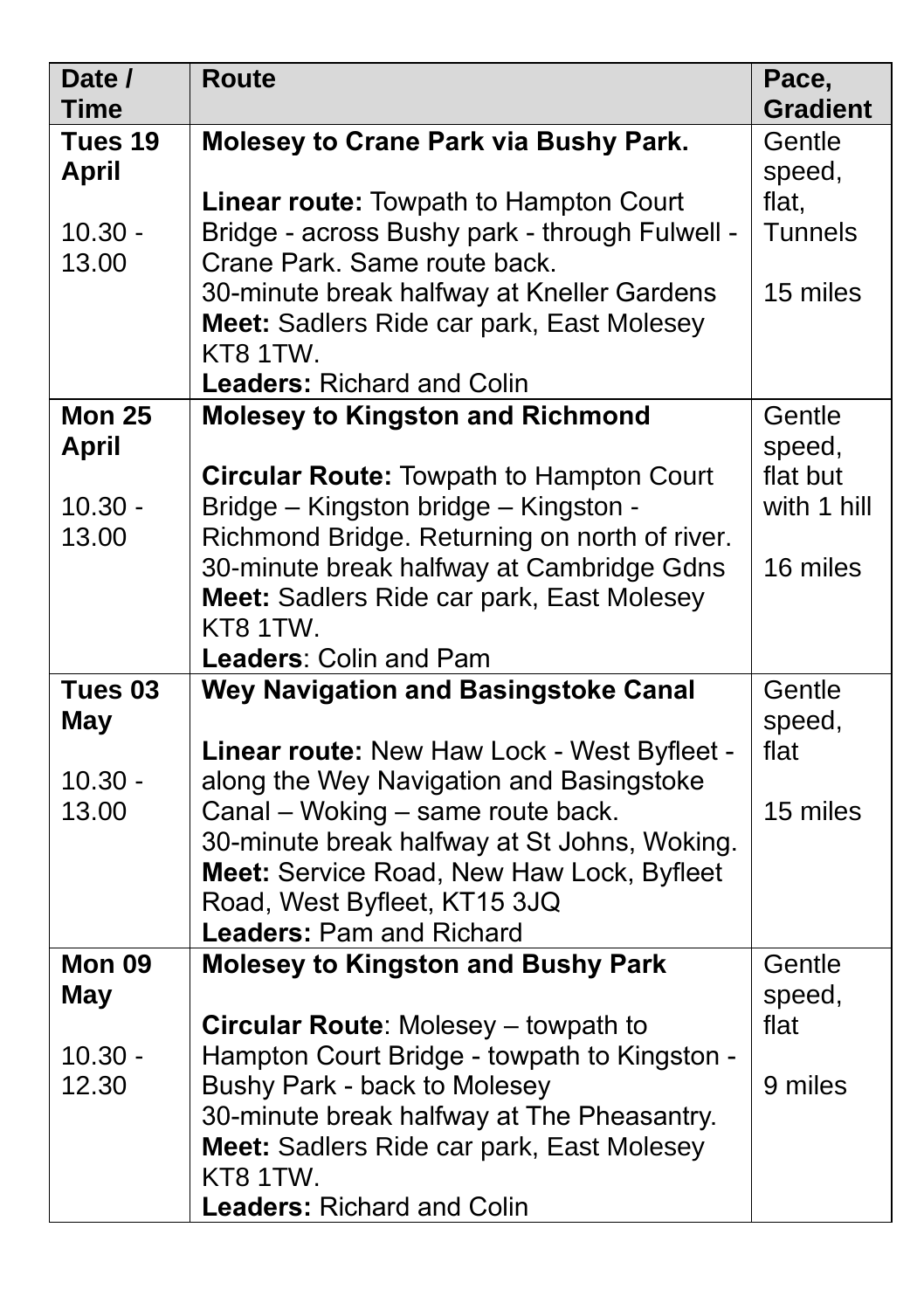| Date /                                                                     | <b>Route</b>                                                                                                                                                                                                                                                                                                                                                                                                                                   | Pace,                                                    |
|----------------------------------------------------------------------------|------------------------------------------------------------------------------------------------------------------------------------------------------------------------------------------------------------------------------------------------------------------------------------------------------------------------------------------------------------------------------------------------------------------------------------------------|----------------------------------------------------------|
| <b>Time</b>                                                                |                                                                                                                                                                                                                                                                                                                                                                                                                                                | <b>Gradient</b>                                          |
| <b>Mon 16</b>                                                              | <b>Walton to Staines</b>                                                                                                                                                                                                                                                                                                                                                                                                                       | Gentle                                                   |
| May                                                                        |                                                                                                                                                                                                                                                                                                                                                                                                                                                | speed,                                                   |
|                                                                            | <b>Linear route:</b> Towpath to Walton Bridge -                                                                                                                                                                                                                                                                                                                                                                                                | Flat                                                     |
| $10.30 -$                                                                  | along road and river to Staines - and back.                                                                                                                                                                                                                                                                                                                                                                                                    |                                                          |
| 13.00                                                                      | 30-minute break by the river at The Slug and                                                                                                                                                                                                                                                                                                                                                                                                   | 16 miles                                                 |
|                                                                            | Lettuce pub, Staines                                                                                                                                                                                                                                                                                                                                                                                                                           |                                                          |
|                                                                            | Meet: Xcel Leisure Centre, Waterside Drive,                                                                                                                                                                                                                                                                                                                                                                                                    |                                                          |
|                                                                            | Walton, KT12 2JG. Meet outside entrance                                                                                                                                                                                                                                                                                                                                                                                                        |                                                          |
|                                                                            | <b>Leaders: Richard and Pam</b>                                                                                                                                                                                                                                                                                                                                                                                                                |                                                          |
| <b>Mon 23</b>                                                              | <b>Molesey to Weybridge</b>                                                                                                                                                                                                                                                                                                                                                                                                                    | Gentle                                                   |
| May                                                                        |                                                                                                                                                                                                                                                                                                                                                                                                                                                | speed,<br>flat                                           |
| $10.30 -$                                                                  | <b>Linear route:</b> Towpath to Weybridge $-$ and<br>back.                                                                                                                                                                                                                                                                                                                                                                                     |                                                          |
| 12.30                                                                      | 30-minute break halfway at Cowey Sale                                                                                                                                                                                                                                                                                                                                                                                                          | 9 miles                                                  |
|                                                                            | Meet: Sadlers Ride car park, East Molesey                                                                                                                                                                                                                                                                                                                                                                                                      |                                                          |
|                                                                            | KT8 1TW.                                                                                                                                                                                                                                                                                                                                                                                                                                       |                                                          |
|                                                                            |                                                                                                                                                                                                                                                                                                                                                                                                                                                |                                                          |
|                                                                            |                                                                                                                                                                                                                                                                                                                                                                                                                                                |                                                          |
|                                                                            |                                                                                                                                                                                                                                                                                                                                                                                                                                                |                                                          |
|                                                                            | <b>Circular route: Towpath to Hampton Court</b>                                                                                                                                                                                                                                                                                                                                                                                                | flat                                                     |
| $10.30 -$                                                                  | Bridge - Bushy Park - Lower Sunbury -                                                                                                                                                                                                                                                                                                                                                                                                          |                                                          |
| 13.00                                                                      | Walton Bridge - towpath to Molesey                                                                                                                                                                                                                                                                                                                                                                                                             | 16 miles                                                 |
|                                                                            | 30-minute break at Squires, Lower Halliford                                                                                                                                                                                                                                                                                                                                                                                                    |                                                          |
|                                                                            | Meet: Sadlers Ride car park, East Molesey                                                                                                                                                                                                                                                                                                                                                                                                      |                                                          |
|                                                                            |                                                                                                                                                                                                                                                                                                                                                                                                                                                |                                                          |
|                                                                            |                                                                                                                                                                                                                                                                                                                                                                                                                                                |                                                          |
|                                                                            |                                                                                                                                                                                                                                                                                                                                                                                                                                                |                                                          |
|                                                                            |                                                                                                                                                                                                                                                                                                                                                                                                                                                |                                                          |
|                                                                            |                                                                                                                                                                                                                                                                                                                                                                                                                                                |                                                          |
|                                                                            |                                                                                                                                                                                                                                                                                                                                                                                                                                                |                                                          |
|                                                                            |                                                                                                                                                                                                                                                                                                                                                                                                                                                |                                                          |
|                                                                            |                                                                                                                                                                                                                                                                                                                                                                                                                                                |                                                          |
|                                                                            |                                                                                                                                                                                                                                                                                                                                                                                                                                                |                                                          |
|                                                                            |                                                                                                                                                                                                                                                                                                                                                                                                                                                |                                                          |
| <b>Mon 30</b><br><b>May</b><br><b>Mon 06</b><br>June<br>$10.30 -$<br>12.30 | <b>Leaders: Pam and Colin</b><br>Molesey to Lower Sunbury via Bushy Park<br>KT8 1TW.<br><b>Leaders: Pam and Richard</b><br><b>Walton to Bushy Park and back</b><br>Linear route: Towpath from The Xcel to<br>Hampton Court Bridge - Bushy Park<br>30-minute break halfway at The Pheasantry.<br><b>Returning to Walton</b><br>Meet: Xcel Leisure Centre, Waterside Drive,<br>Walton, KT12 2JG. Meet outside entrance<br>Leaders: Colin and Pam | Gentle<br>speed,<br>Gentle<br>speed,<br>Flat<br>10 miles |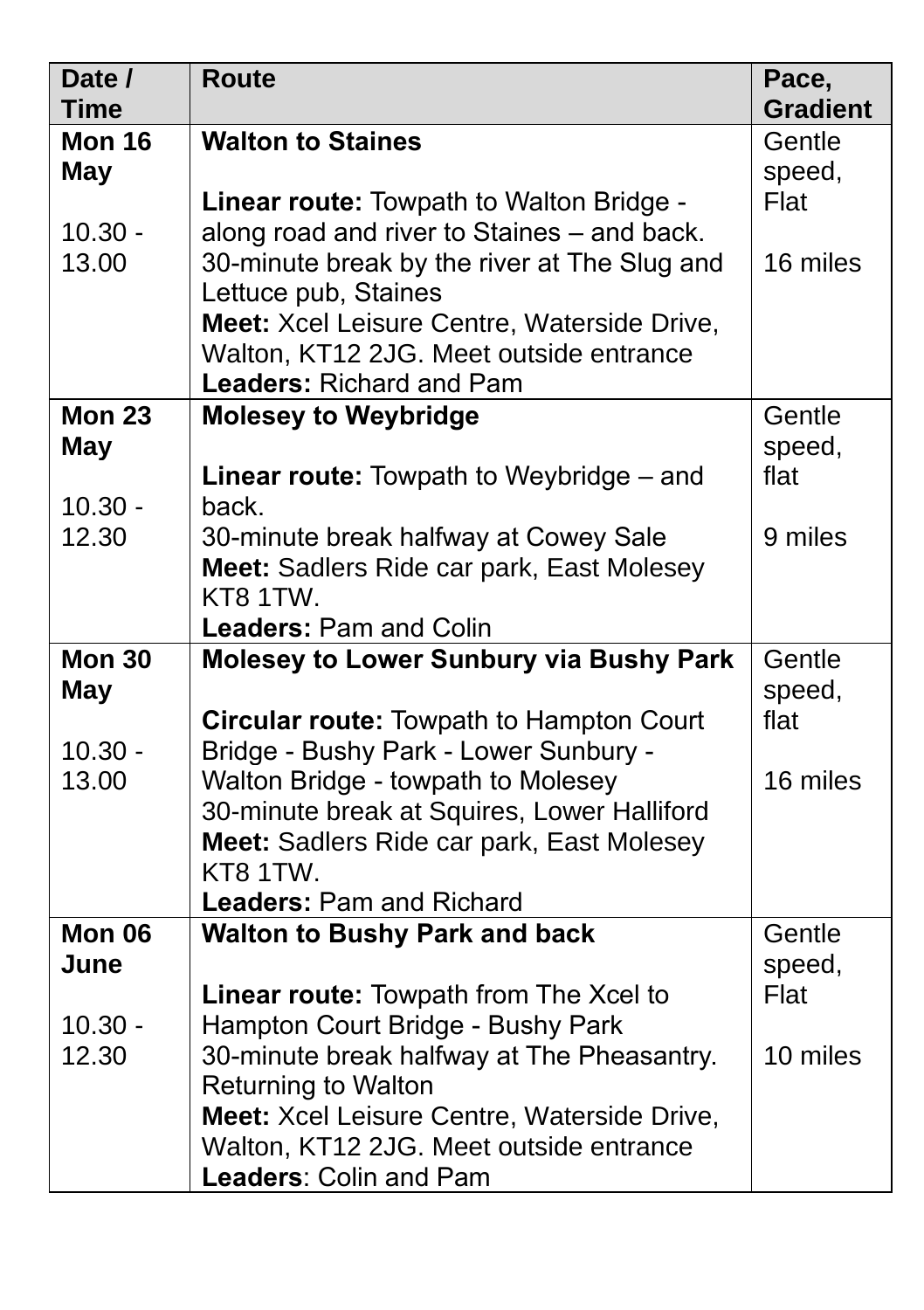| Date /<br><b>Time</b> | <b>Route</b>                                                                                                                                                                                                                                                                                 | Pace,<br><b>Gradient</b>   |
|-----------------------|----------------------------------------------------------------------------------------------------------------------------------------------------------------------------------------------------------------------------------------------------------------------------------------------|----------------------------|
| <b>Mon 13</b><br>June | <b>Wey Navigation and Basingstoke Canal</b>                                                                                                                                                                                                                                                  | Gentle<br>speed,           |
| $10.30 -$<br>13.00    | <b>Linear route: New Haw Lock - West Byfleet -</b><br>along the Wey Navigation and Basingstoke<br>Canal - Woking - same route back.<br>30-minute break halfway at St Johns, Woking.<br>Meet: Service Road, New Haw Lock, Byfleet<br>Road, New Haw, KT15 3JQ<br><b>Leaders: Pam and Colin</b> | flat<br>15 miles           |
| <b>Mon 20</b><br>June | <b>Molesey to Kingston and Teddington</b><br><b>Circular route: Towpath to Hampton Court</b>                                                                                                                                                                                                 | Gentle<br>speed,<br>Flat   |
| $10.30 -$<br>12.45    | and Kingston Bridges - Teddington footbridge<br>- Bushy park - towpath back.<br>30-minute break halfway at Kingston YMCA,<br>Meet: Sadlers Ride car park, East Molesey<br>KT8 1TW.<br><b>Leaders: Colin and Richard</b>                                                                      | 12 miles                   |
| <b>Mon 27</b><br>June | <b>Molesey to Richmond park</b><br>Circular route: Along towpath to Hampton                                                                                                                                                                                                                  | Gentle<br>speed,<br>mainly |
| $10.30 -$<br>12.45    | Court and Kingston Bridges - Ham Common -<br>Richmond Park - Ham common - Teddington<br>foot bridge - Bushy park - towpath.<br>30-minute break at Pembroke Lodge<br>Meet: Sadlers Ride car park, East Molesey<br>KT8 1TW.<br><b>Leaders: Richard and Pam</b>                                 | flat, 1 hill<br>16 miles   |